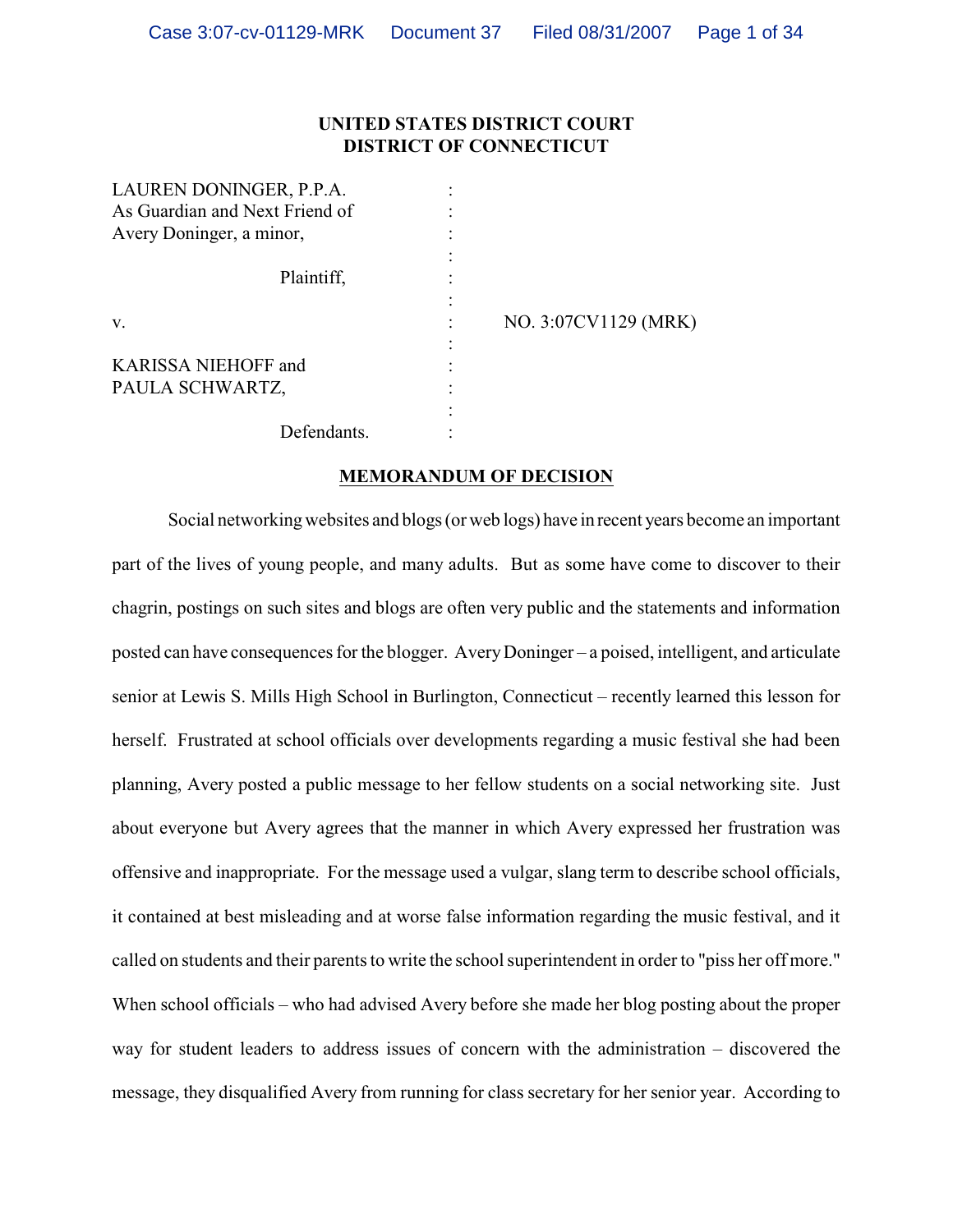school officials, Avery's conduct in posting the blog message failed to display the qualities of civility and citizenship that the school expected of class officers and leaders. That was Avery's only punishment; she was not suspended or removed from school, she did not receive any other written discipline in her permanent school file, and she continued as a member of student council and as a leader of her student music class.

Nevertheless, believing, as Avery put it, that the "punishment did not fit the crime," Avery's mother sued the school on behalf of Avery for numerous alleged violations of several provisions of the United States Constitution. They also sought a preliminary injunction asking the Court, among other things, to void the election for Senior Class Secretary, remove the student who had been duly elected class secretary, and require a new election in which Avery could run. Of course, whether disqualifying Avery from running for class secretary is a "fitting punishment" in the circumstances, or was overly harsh or even too lenient, is not forthis Court to determine. That is for school officials to decide. As one court has properly noted:

It may well be that a more relaxed or more self-assured administration would have let the incident pass without declaring [the student] ineligible [to run for class office], and perhaps that is what this administration ought to have done; it is not for us to say. Such a question, we believe, represents a judgment call best left to the locally elected school board, not to a distant, life-tenured judiciary.

*Poling v. Murphy*, 872 F.2d 757, 761 (6th Cir. 1989). Instead, the only question for this Court on Avery's motion for preliminary injunction is whether she has shown a substantial likelihood of succeeding on her claim that the school's actions violated her constitutional rights. On the record developed to date, Avery has not satisfied that burden. Therefore, the Court DENIES Plaintiff's Motion for a Preliminary Injunction [doc. # 9].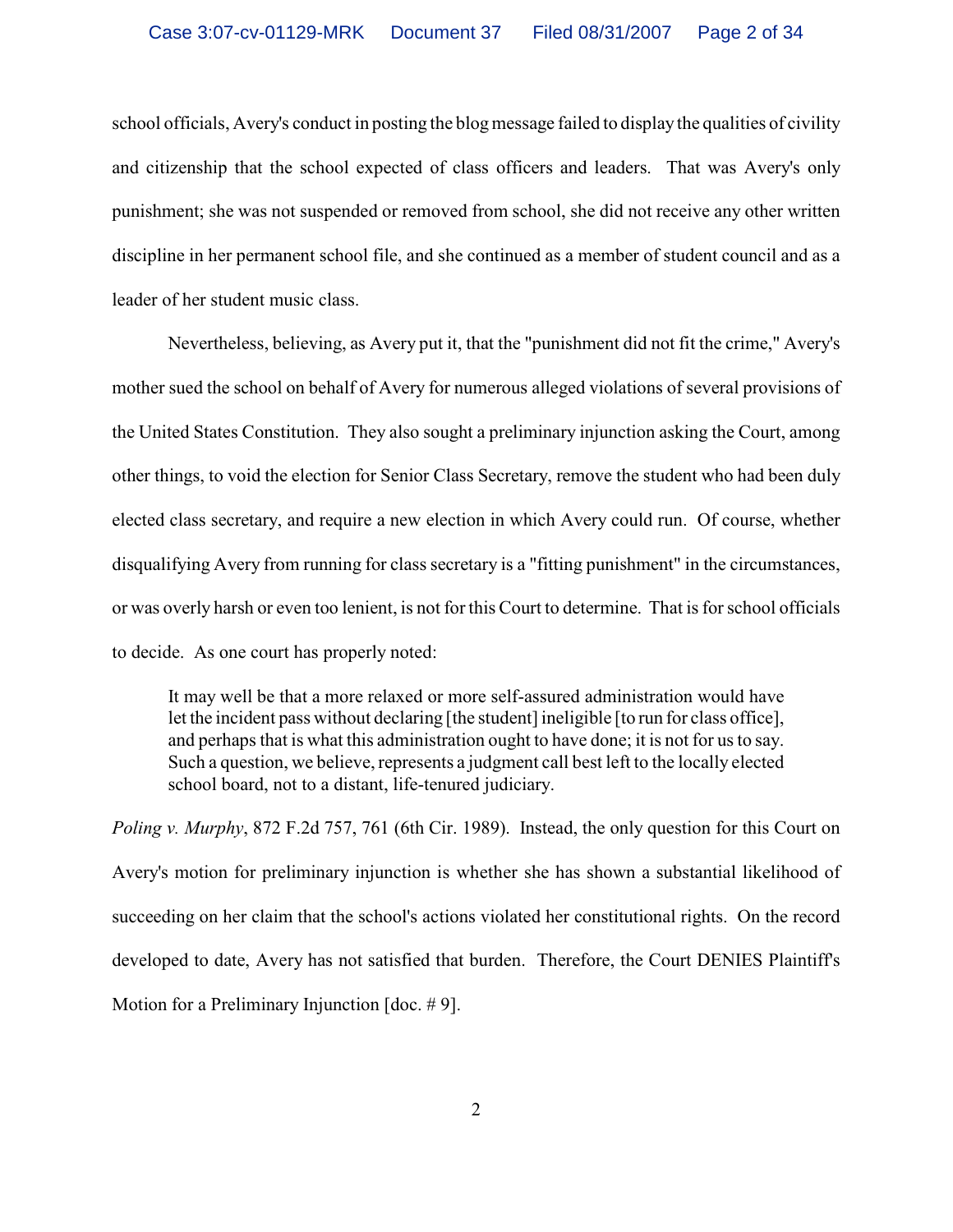It is important to emphasize, however, that there are no villains in this case. Despite her momentary lapse of judgment, Avery is a good student and a good citizen at her high school. She is, as one witness put it, one of the "good kids." Nor are Ms. Niehoff and Ms. Schwartz tyrants bent on curbing the constitutional rights of all who criticize them. School teachers and officials have a difficult job. They must teach our children to think critically and to object to what they perceive as injustice. But school officials also must inculcate the values of civil discourse and respect for the dignity of every person. That is an especially difficult balance to achieve in a society where the public discourse to which students are exposed is often crude and even hurtful. In this case, the school administrators may – or may not – have struck the right balance. But the Court is convinced that the Constitution does not forbid their action. And in the end, that is all that this Court can, or should, say.

### **I.**

The following facts were developed from the exhibits and testimony presented during a hearing on the request for a preliminary injunction. The Court heard testimony from ten live witnesses and one who testified via deposition. They included students, faculty, administrators, and parents. Notably, Lauren Doninger, Avery's mother and the individual who filed this lawsuit on behalf of her daughter, chose not testify even though she attended every day of the hearing. The Court also received into evidence numerous exhibits, including numerous emails and the school handbook.

 At the time ofthe relevant events (the 2006-2007 school year), Avery Doninger was a junior at Lewis S. Mills High School ("LMHS"). She was a representative on the Student Council and also served as the Junior Class Secretary, among other activities. In collaboration with other Student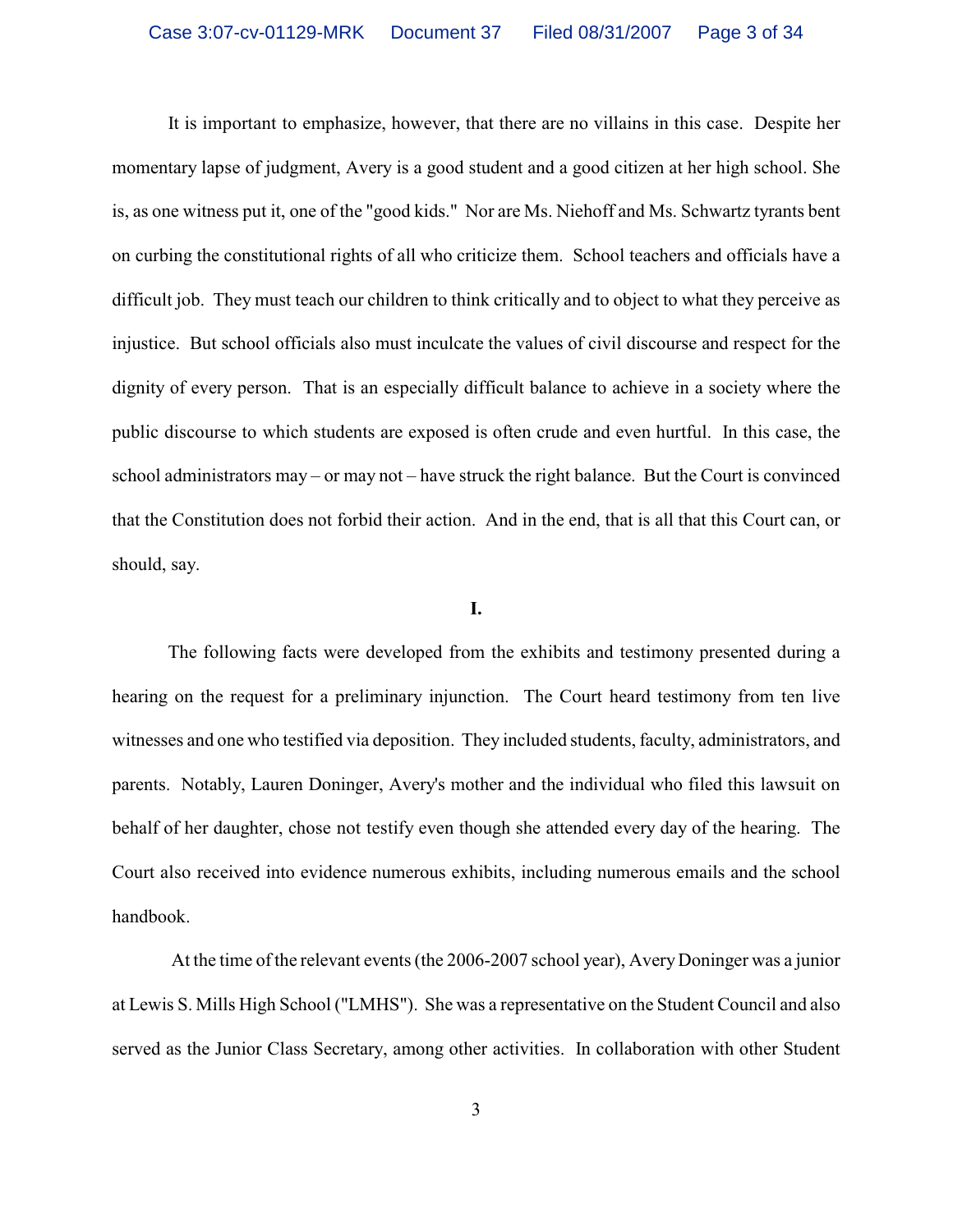Council members, Avery was largely responsible for coordinating preparations for Jamfest, an annual "battle of the bands" concert held at LMHS. The concert had traditionally been held in the school's auditorium, but was held in the cafeteria in the 2005-2006 school year due to the construction of a new auditorium. That building was finished in early 2007, and this case centers around the efforts of Student Council members, and particularly Avery, to secure the new auditorium as the location for the 2007 Jamfest.

After having previously been postponed twice because of delays in connection with the opening of the new auditorium, Jamfest was scheduled to take place on Saturday, April 28, 2007 in the new auditorium. However, before the students' spring break, which began on April 6, Avery learned that David Miller, the teacher responsible for working the high-tech light and sound systems in the new auditorium, was unable to be present on April 28. Although Avery and the other student coordinators proposed bringing in an outside professional or having a parent from the school supervise student technicians, they learned at a Student Council meeting on the morning of April 24, 2007 that Karissa Niehoff, the principal of LMHS, would not consider any solution that did not involve Mr. Miller. Although at the time, the students believed that this was a personal preference of Ms. Niehoff's, they later learned that Region # 10 Board of Education policy required Mr. Miller's presence at all such events in the auditorium.

The cafeteria was available as an alternative venue for Jamfest on April 28, but using the cafeteria would require the bands to play acoustic, rather than electric. This change would have necessitated alterations to the bands' sets, and the students feared that the bands would not have sufficient time to make the needed changes. Further, given prior postponements of Jamfest and the fact that the school year was drawing to a close, the students were concerned that a later date might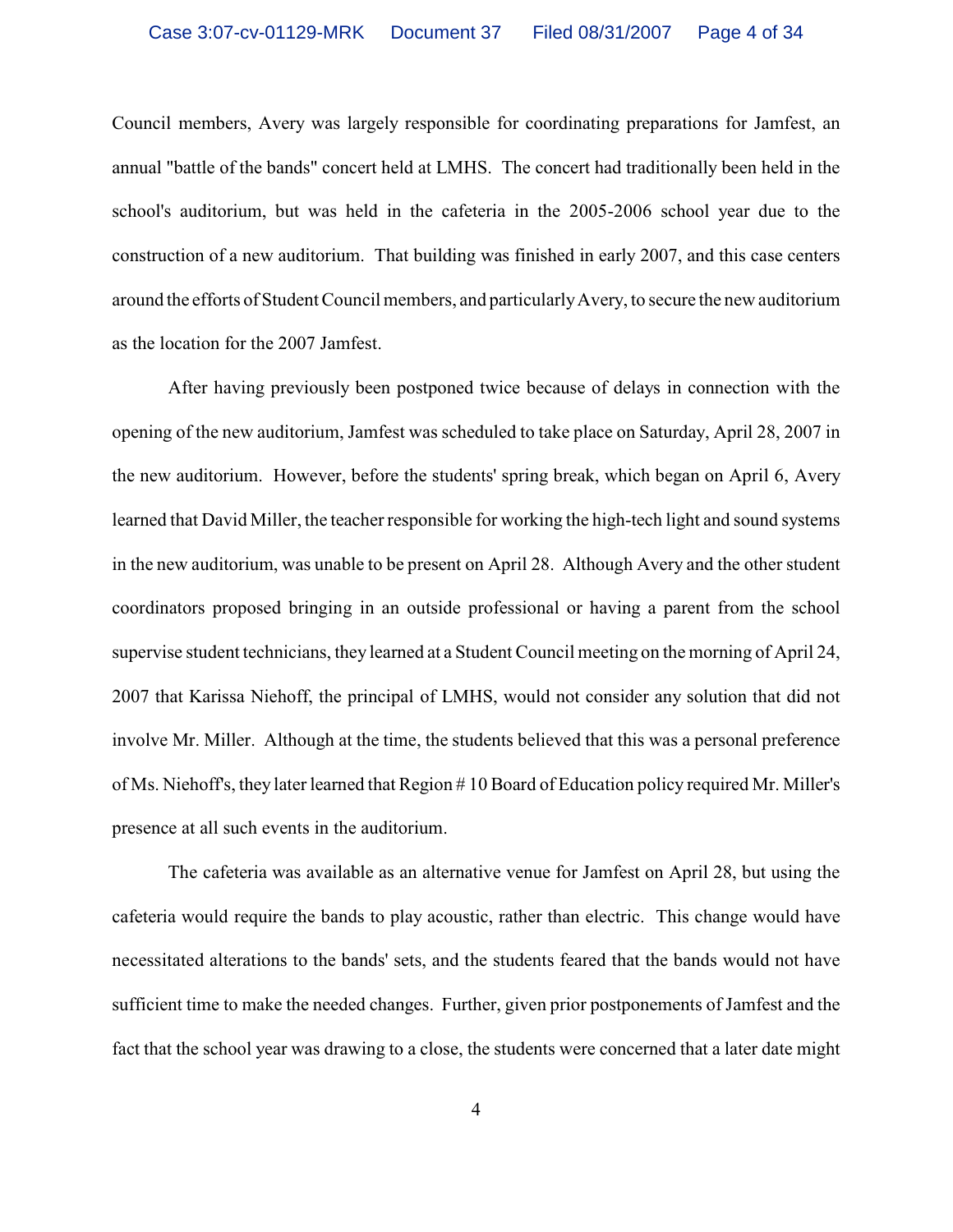not be available, or that, even if a new date were found, some of the bands might refuse to play in the face of the additional rescheduling. In sum, the students were most anxious to ensure that Jamfest would not only be held on April 28, but also that it would be held in the auditorium on that date.

To that end, following the close of the meeting, Avery and three other students – all Student Council members – went with their faculty advisor, Jennifer Hill, to Ms. Niehoff's office in an attempt to find a time to discuss Jamfest. There, Ms. Niehoff's assistant informed them that Ms. Niehoff was in a meeting and was in fact busy for most of the day. At this point, the parties disagree on what occurred. Avery claims that Ms. Hill told them that the auditorium belonged to the taxpayers, as it had been paid for with the taxpayers' money, and so the students should send a mass email to the taxpayers explaining the students' plight and enlisting the taxpayers' support to hold Jamfest in the auditorium. Ms. Hill testified that she recommended that the students compose a list of reasons why Jamfest needed to be held in the auditorium, which they could present to Ms. Neihoff and Ms. Schwartz, and that they speak with their parents. However, Ms. Hill was adamant that at no point did she suggest or condone contacting taxpayers directly.

The other students presented testimony somewhere in between the versions of Ms. Hill and Avery. One student,  $P.A.,<sup>1</sup>$  testified that Ms. Hill suggested letting parents know about the scheduling issues, but that she did not specifically advise the students to send the email. J.E. testified that Ms. Hill knew the students were going to the computer lab, but she recalled only that Ms. Hill had recommended that the students write a list of reasons why Jamfest should be held in

 $\frac{1}{1}$  Given the fact that all of the student witnesses are minors, the Court will refer to them by their initials in an effort to protect their privacy.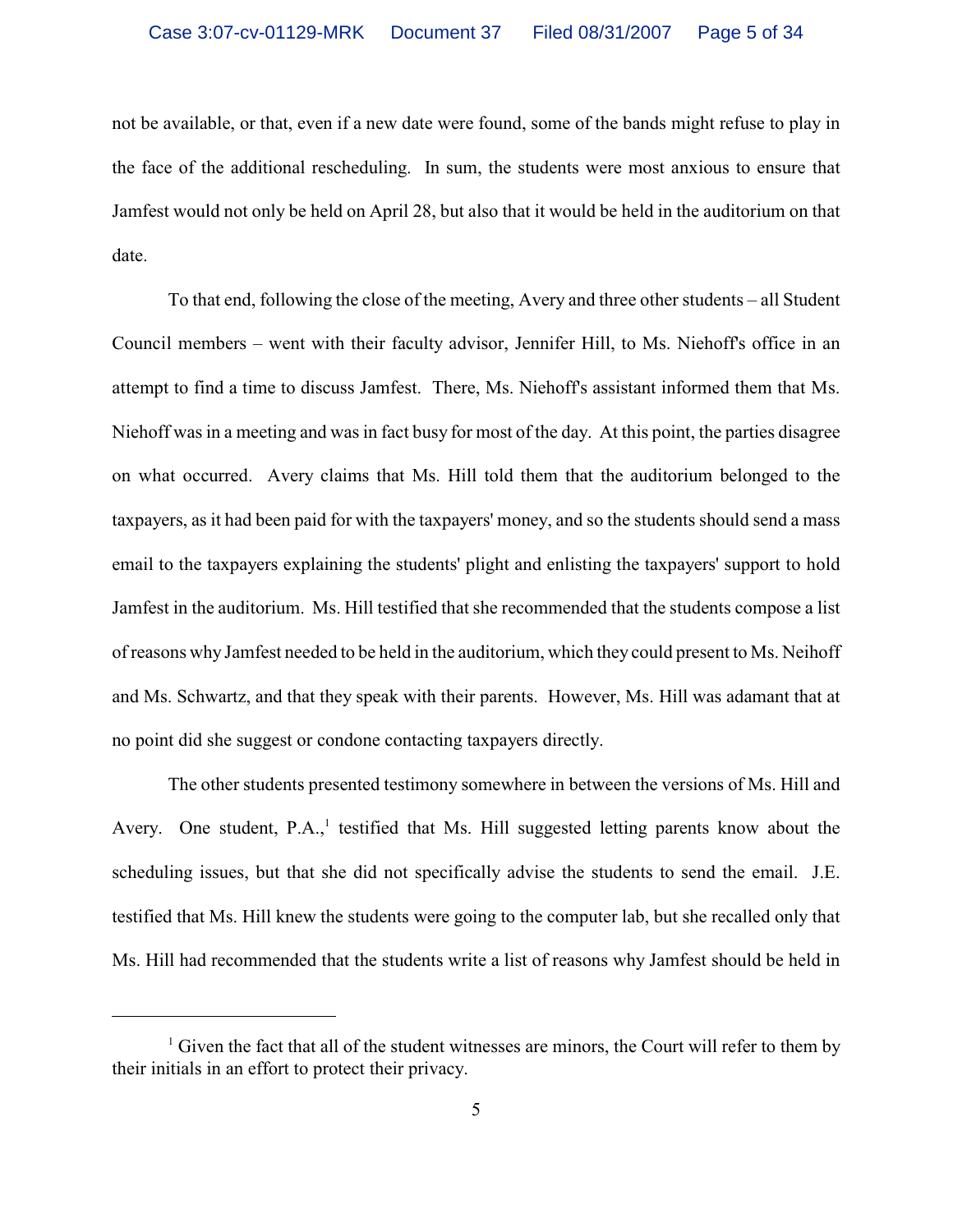the new auditorium. J.E. did not remember when the students came up with the idea of writing the mass email, or whether Ms. Hill was present at the time. T.F. testified that Ms. Hill told the students to 'get the word out,' which he interpreted to mean make phone calls. He understood Ms. Hill to be advising the four students to contact the members of the bands that were to play at Jamfest and ask them to have their parents call the school. T.F. specifically stated, "We said, 'Hey, let's take it even bigger than that.' That's where the idea of the E-mail came from – *ourselves, not Ms. Hill*." Deposition of T.F., Court Ex. 1, at 33 (emphasis added). Based on all of this testimony, the Court finds credible and adopts Ms. Hill's version of events, as supported by the testimony of the students other than Avery. Regardless, it is uncontested that at some point that morning, Avery, J.E., P.A., and T.F. decided to send an email to various taxpayers, informing them of the situation and requesting that they contact the school superintendent, Paula Schwartz, in the LMHS central office to demand that Jamfest be held in the auditorium on April 28.

The students obtained passes that permitted them to leave their first class and they met in the school computer lab. One of the students, P.A., and Ms. Niehoff testified that Ms. Niehoff was exiting the computer lab at approximately the time the students entered. However, the students did not attempt to speak with Ms. Niehoff, perhaps because she was with another teacher. While in the computer lab, the students accessed the email account of T.F.'s father, and sent an email to quite a number of local citizens. Most of the addresses came from T.F.'s father's address book, but Avery also suggested several names. T.F. composed the email, with the other three students providing various levels ofinput, and all four signed the final version. The students were all in agreement with the substance of the email, which stated that "[r]ecently the Central Office decided that the Student Council could not hold its annual Jamfest/battle of the bands in the auditorium." Defs.' Ex. A. The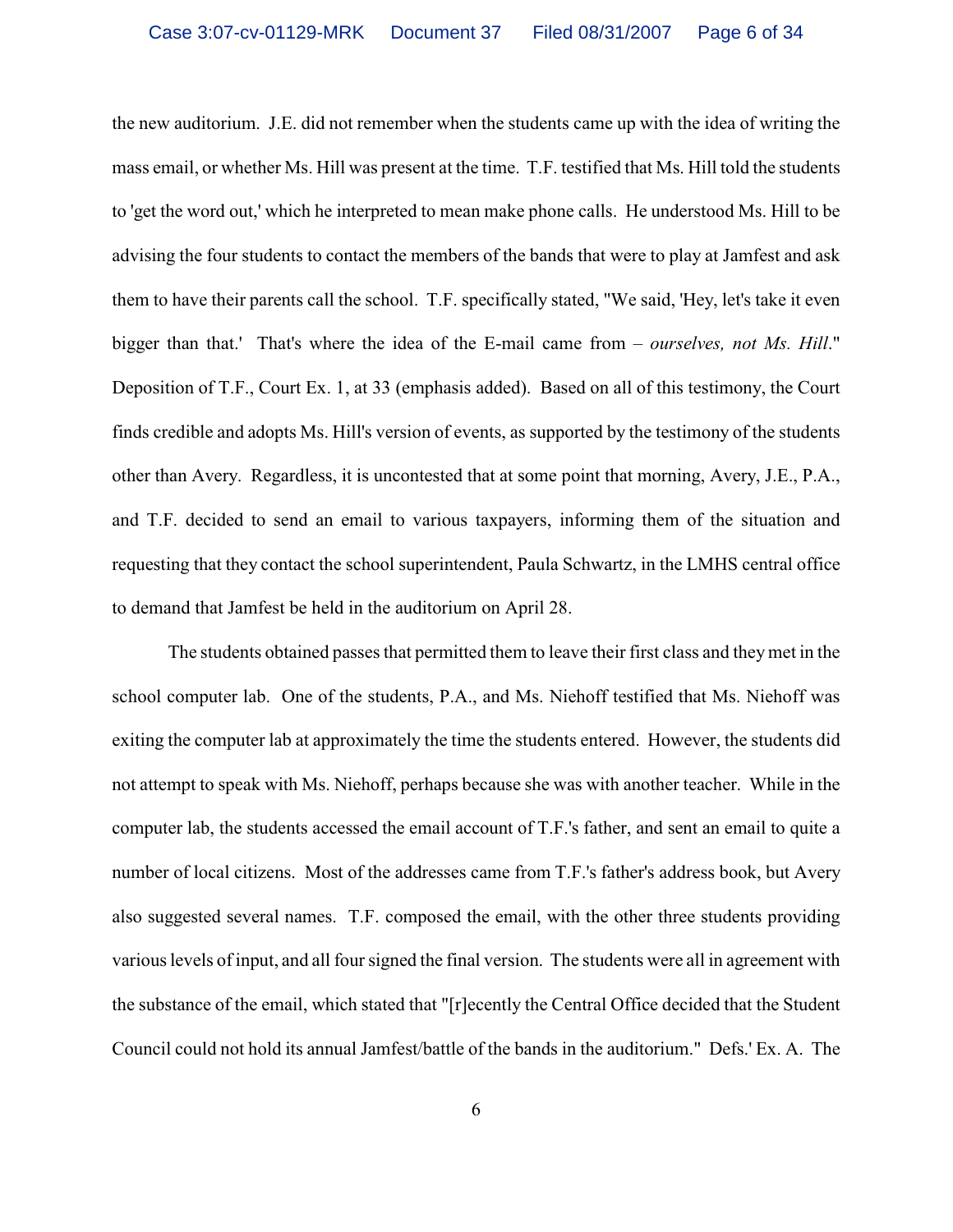students explained that Mr. Miller was unable to be present on the evening of April 28, 2007, and requested that the recipients contact the central office and "forward [the email] to as many people as you can." *Id.* The students' goal was for the taxpayers to convince the administration to permit Jamfest to be held in the auditorium on April 28, despite Mr. Miller's absence.<sup>2</sup> Ms. Doninger, among others, received the students' email and responded by contacting the school, urging Ms. Schwartz to permit the students to use the new auditorium for the concert on April 28. Pl.'s Ex. 6.

Avery went to Ms. Niehoff's office around midday on April 24, because she hoped to schedule a time after school when the four students and Ms. Hill could meet with the principal and discuss the students' concerns. Ms. Niehoff had been in the central office for a long-planned inservice training day, but she had been called away from her meetings by Ms. Schwartz as a result of the influx of calls and emails the latter received following the students' Jamfest email. Avery and Ms. Niehoff encountered each other in the hallway, and Ms. Niehoff told Avery that she wished to speak with her right away. Both parties agree that Ms. Niehoff was upset about the email the students had sent that morning. Avery claims that Ms. Niehoff told her that the central office had received numerous phone calls and emails, that Ms. Schwartz was very upset, and that as a result, Jamfest had been cancelled. Avery further alleges that Ms. Niehoff recommended changing the letter that the students had been drafting to Ms. Schwartz into a letter of apology, and that perhaps by doing so they might convince Ms. Schwartz to allow the students to hold Jamfest on another date later in the school year.

 $<sup>2</sup>$  An additional email was sent out later that morning, providing a corrected phone number</sup> for the central office. *See* Defs.' Ex. A. Although Avery was not present at the time, she stated at the hearing that she agreed with the substance of the message.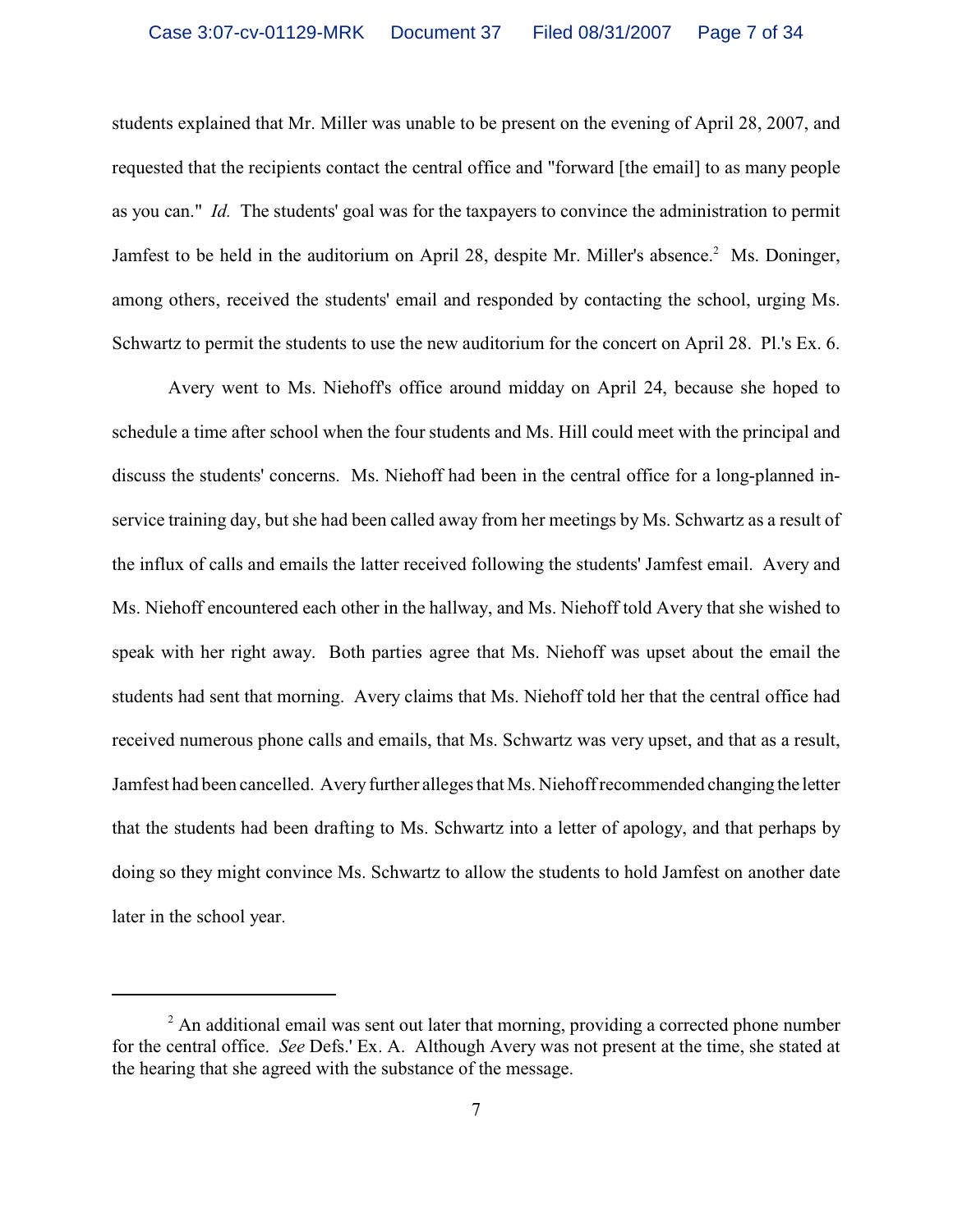For her part, Ms. Niehoff testified that at the meeting, she told Avery that she was disappointed that the Student Council members had sent out an email to taxpayers, rather than coming to herself or Ms. Schwartz in order to resolve the issue, and that the email in fact contained incorrect information, in that Ms. Niehoff was open to rescheduling Jamfest to allow it to be held in the auditorium. Ms. Niehoff also said that she told Avery that using the school computer system to send a personal email violated the school's internet policy, and that in general, the students had failed to act in a manner appropriate to class officers. Finally, Ms. Niehoff told Avery that Ms. Schwartz deserved an apology and that the students should sent out a corrective email. Ms. Niehoff denies that she told Avery at any point that Jamfest was cancelled, and the Court finds that Jamfest was never definitively cancelled. In making this finding, the Court relies not only on Ms. Niehoff's testimony, but also on the testimony of the other Student Council members present on April 24. As the students' original Jamfest email made clear, the question was whether Jamfest could be held *in the new auditorium* on April 28, not whether it would be held at all.

In addition to Ms. Niehoff having to leave her in-service training on April 24, she and Ms. Schwartz were also forced to miss, or were late to, several other school-related activities they had scheduled for April 24 and 25. She and Ms. Schwartz both received numerous phone calls and emails from local citizens and parents, demanding a prompt response. Ms. Schwartz, for example, responded to Ms. Doninger's email on the evening of April 24, and sought to explain the rationale behind Ms. Niehoff's decision. As Ms. Schwartz wrote,

This is the inaugural startup period for the new auditorium and very few groups are being given access until next school year[,] when all issues of supervision and control are in place. The technical supervisor is not available this weekend and Ms. Niehoff has offered the cafeteria as the second choice for this event. Ms. Niehoff has been very gracious to work with the students and I'm sure you can respect the need to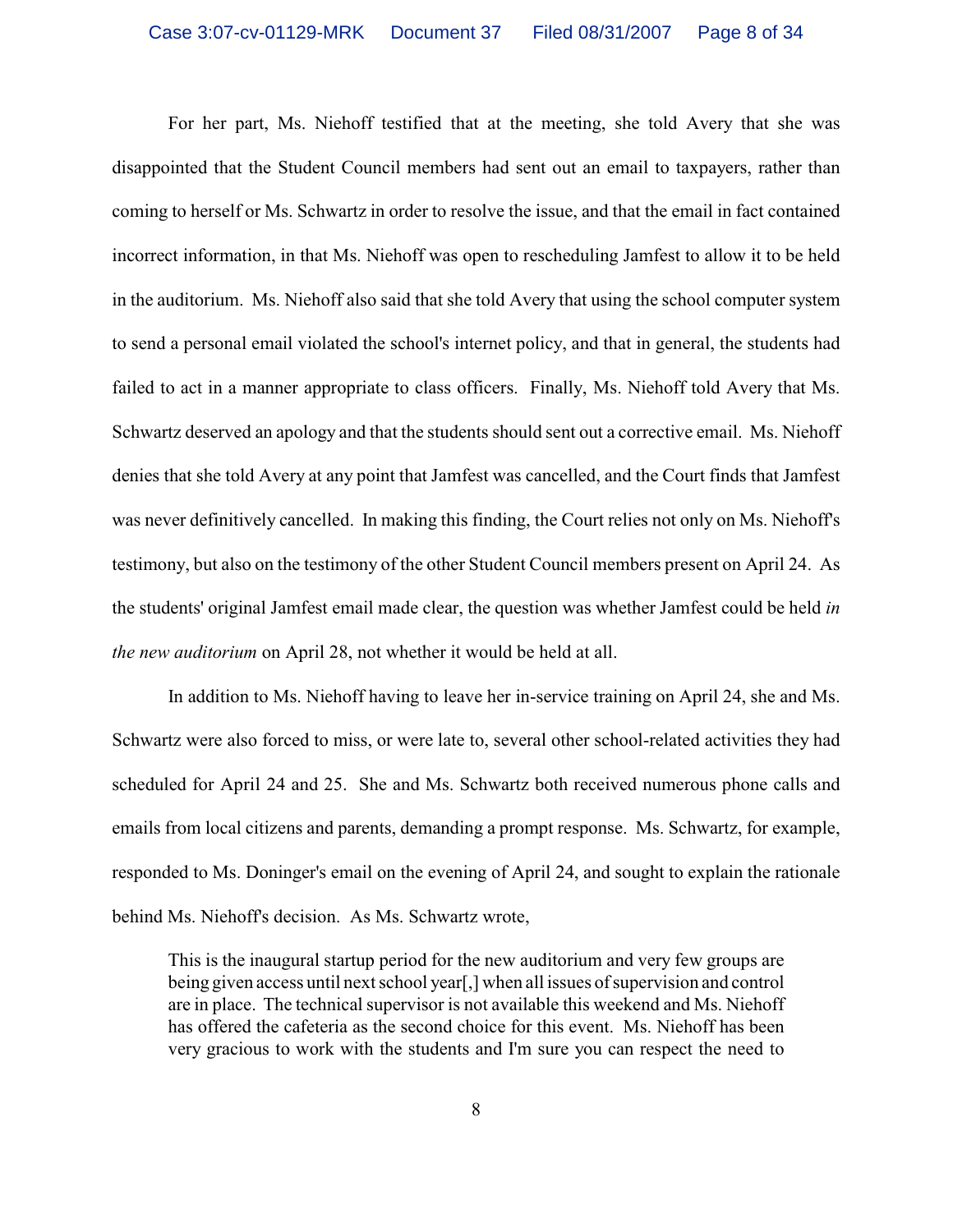move cautiously as we bring this facility on-line. The students, through their advisor, should be working to resolve this issue. We have no intention of allowing unsupervised adults or students to use this equipment. We've worked hard to get the use [of] the facility this spring, even though it needed to be limited.

Defs.' Ex. B.

Although Avery spoke with her mother by phone and in person on the evening of April 24 regarding Avery's disappointment due to the Jamfest situation, Avery did not meet or speak with the three other Student Council members involved with the Jamfest email or, evidently, learn of Ms. Schwartz's response to Ms. Doninger. Instead, later that evening at approximately 9:30 p.m., Avery posted an entry to her livejournal.com blog regarding Jamfest. Livejournal.com is an online community that allows its members to post their own blog entries and comment on the blog entries of others. One need not be a registered member of the community to view the webpages, unless a blogger has adjusted her privacy settings to restrict access, in which case it is possible to view the blog only if the author has previously added the viewer to her "friends" list. A privacy setting is also available that restricts access to the author alone. *See* Pl.'s Ex. 3. At the time Avery posted her blog entry, her privacy setting was "public," and Avery understood that this meant that anyone could view the webpage. The content of the message itself suggests that her purpose was in fact to encourage her fellow students to read and respond to the blog, for she wrote:

jamfest is cancelled due to douchebags in central office. . . . basically, because we sent [the original Jamfest email] out, Paula Schwartz is getting a TON of phone calls and emails and such. . . . however, she got pissed off and decided to just cancel the whole thing all together, anddd [sic] so basically we aren't going to have it at all, but in the slightest chance we do[,] it is going to be after the talent show on may  $18<sup>th</sup>$ .

Defs.' Ex. C. Avery attached the email that the students had sent out that morning, as well as the email her mother, Lauren Doninger, had sent to Ms. Schwartz and Ms. Niehoff, so that the blog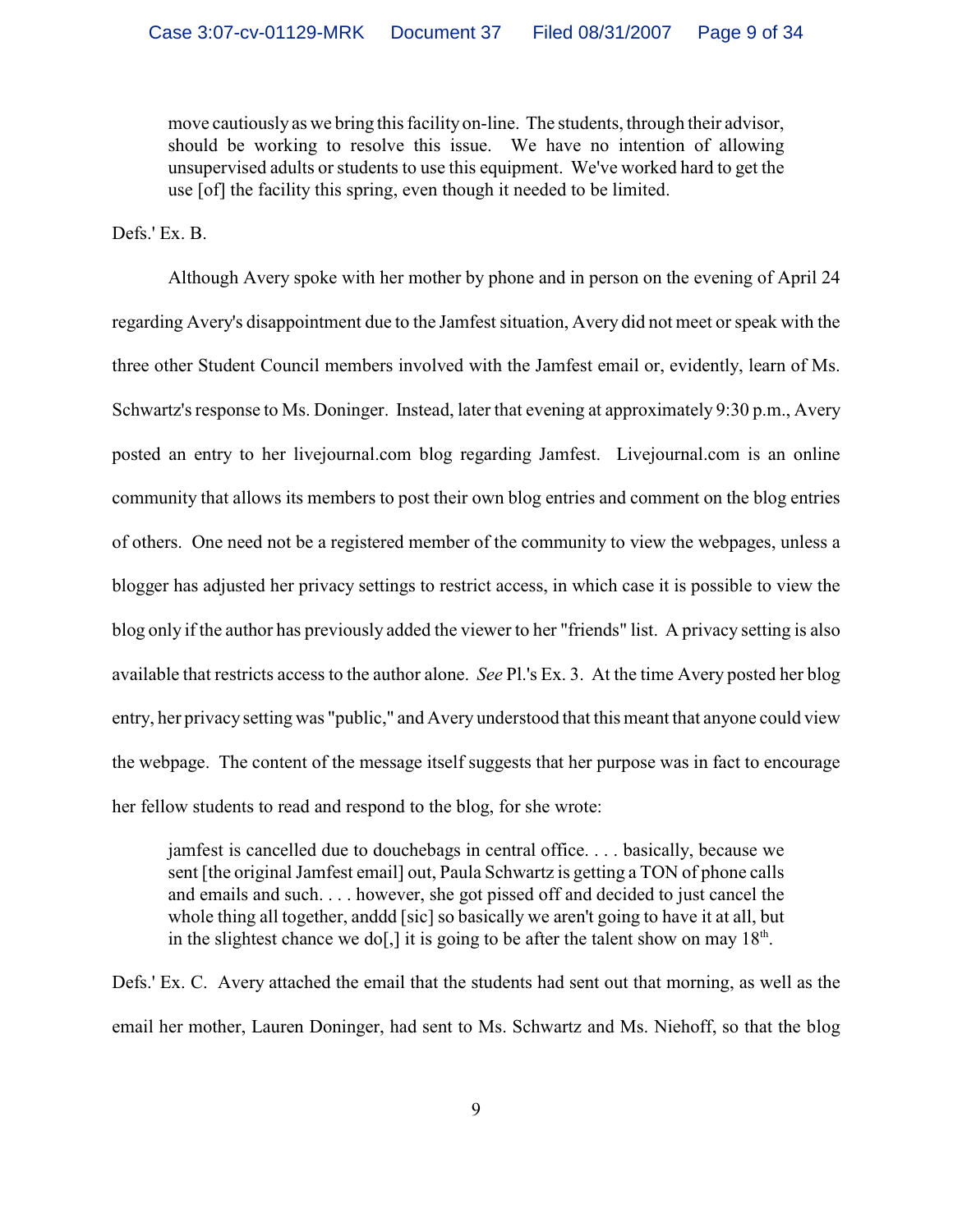readers could "get an idea of what to write if you want to write something or call [Ms. Schwartz] *to piss her off more*." *Id.* (emphasis added). Several LMHS students posted comments to the blog, including one in which the author referred to Ms. Schwartz as a "dirty whore." Pl.'s Ex. 2.

The next morning, April 25, 2007, the four students and Ms. Hill met with Ms. Niehoff, Ms. Schwartz, Mr. Miller, and David Fortin, the building and grounds supervisor. Although the administrators made clear that the auditorium was not available on April 28, they offered the students the option of either holding Jamfest in the cafeteria on that date, or holding the concert in the auditorium on a later date. The students chose the latter, and Jamfest was rescheduled for June 8, 2007.<sup>3</sup> Ms. Niehoff asked the students to send out a clarifying email to that effect, which they did; she also put a letter into the school newsletter laying out the resolution of the matter. Pl.'s Ex. 7 (clarifying email); Defs.' Ex. M (Niehoff letter). Ms. Niehoff also testified that she and Ms. Schwartz spoke to the students about the proper role of student officers in the resolution of such issues in future, and they made it clear that mass emails to the public were not acceptable. Avery denies that this portion of the conversation, regarding the duties of student officers, occurred. P.A. also has no recollection of the administrators telling the students that sending the original email was inappropriate. T.F., however, testified that Ms. Schwartz "made sure she made her point that we shouldn't have done that," i.e., sent the email. Dep. of T.F., Ct. Ex. 1, at 44. J.E. also testified that Ms. Schwartz was hurt and upset by the email. Having considered the testimony, the Court finds that Ms. Niehoff and Ms. Schwartz, at the very least, made clear to the students that appealing directly to the public was not an appropriate means of resolving complaints the students had regarding school administrators' decisions.

<sup>&</sup>lt;sup>3</sup> Jamfest was successfully held on June 8, and all but one of the bands participated.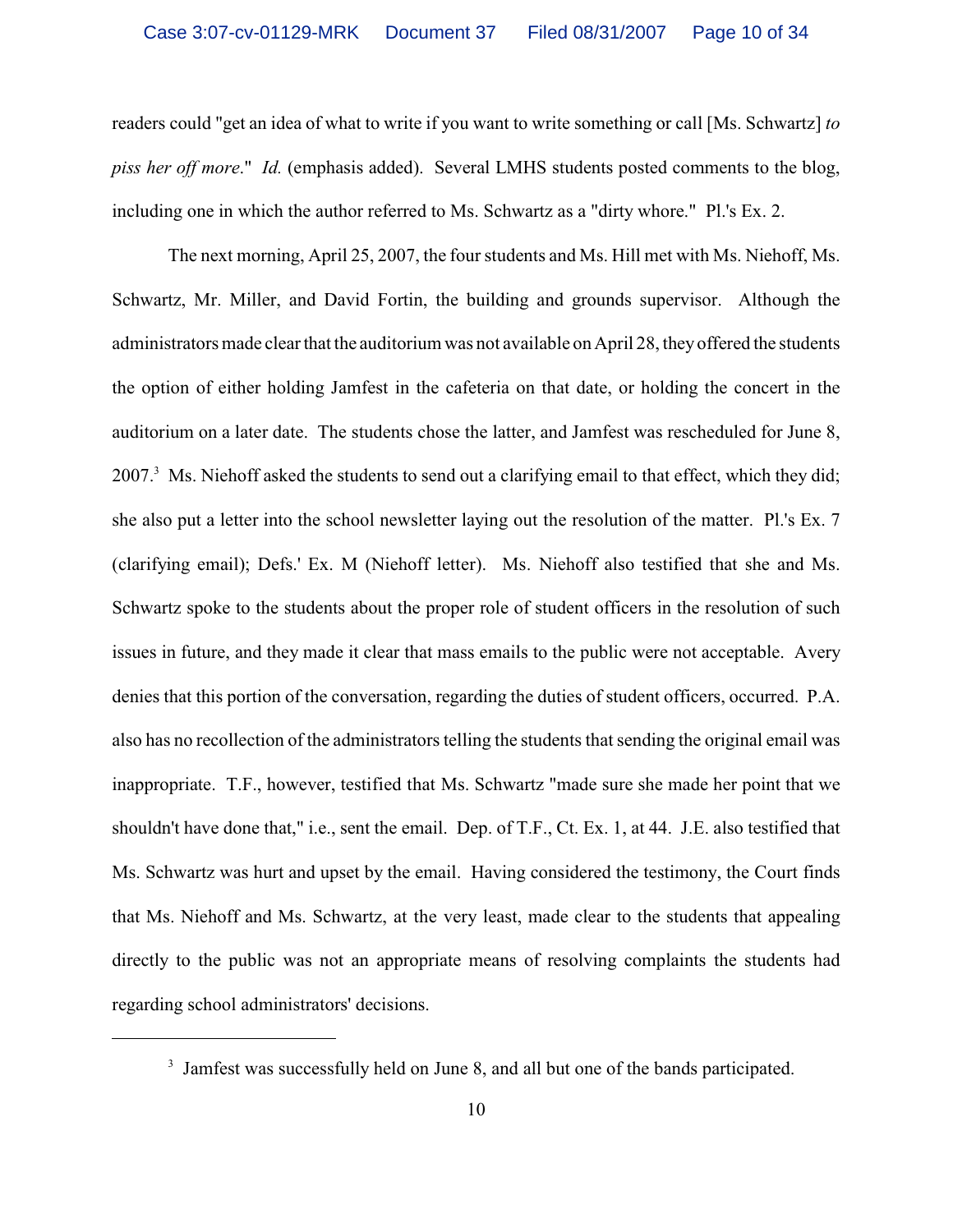At the time the April 25 meeting was held, neither Ms. Schwartz nor Ms. Niehoff was aware of Avery's blog entry. However, even after their meeting with students on April 25, the two administrators continued to receive phone calls and emails regarding Jamfest, and it is unclear which of those communications, if any, resulted from Avery's blog. The issue did not arise again until Avery went to the principal's office on May 17, 2007 to accept her nomination for election as Senior Class Secretary. While she was there, Ms. Niehoff asked to speak with Avery and showed her a hard copy of the livejournal.com blog entry. Ms. Schwartz had forwarded a link to the blog to Ms. Niehoff on May 7, 2007. Knowing that Avery had AP exams scheduled in the near future, Ms. Niehoff had decided to wait to speak with Avery until after her exams, and in the meantime, Ms. Niehoff conducted research regarding LMHS policies and Connecticut education law. In the end, Ms. Niehoff decided to bar Avery from running for Class Secretary for her senior year.

At the May 17 meeting, Ms. Niehoff asked Avery to do three things: (1) apologize to Ms. Schwartz for the blog entry; (2) show the entry to Ms. Doninger; and (3) recuse herself from running for reelection. Avery agreed to the first two requests,<sup> $4$ </sup> but refused to withdraw her candidacy for Senior Class Secretary. At that point, Ms. Niehoff told Avery that she, Ms. Niehoff, declined to provide the necessary administrative endorsement of Avery's nomination, meaning that Avery was effectively barred from participating in the upcoming class officer elections. Ms. Niehoff stated that her decision was based on Avery's failure to accept Ms. Niehoff's prior suggestions regarding the proper means of expressing disagreement with administration policy and seeking to resolve those disagreements, and also because the blog included vulgar language and inaccurate information.

 $4$  Avery wrote her apology to Ms. Schwartz on May 23, 2007, which began as follows: "Please accept my apology for the tone and language of the Live Journal entry that I posted on April 24th." Defs.' Ex. I..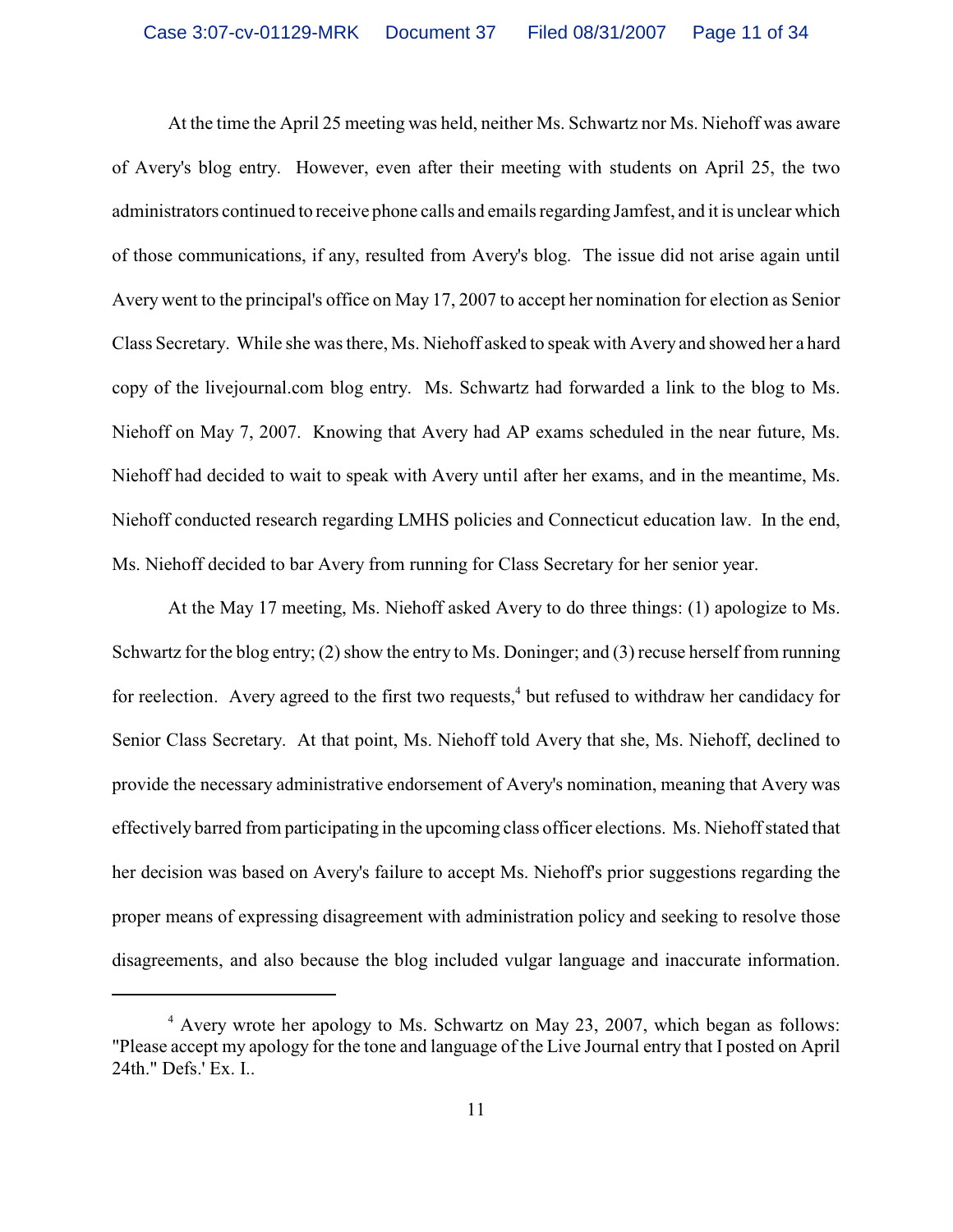Finally, the blog also encouraged citizens to contact the central office "to piss [Ms. Schwartz] off more," which Ms. Niehoff did not consider an appropriate action by a class officer. Avery was, however, permitted to retain her position as representative on the Student Council and was not asked to resign her position as Junior Class Secretary.<sup>5</sup>

After the May 17, 2005 meeting, Ms. Doninger began an effort to persuade Ms. Niehoff and Ms. Schwartz to reconsider Avery's punishment. Significantly, Ms. Doninger stated clearly in her first email to Ms. Niehoff, dated May 22, 2007, "Please do not understand me to be suggesting that Avery's Live Journal posting was acceptable – it was not. . . . *Avery's entry was offensive and she should be accountable*." Defs.' Ex. H (emphasis added). Ms. Doninger also reiterated, "[A]gain – [Avery's] posting was NOT appropriate – it was offensive and she needs to learn that she will not advance as a leader with that approach." *Id.* Ms. Doninger argued, however, that Avery's punishment was "an over reaching response with enormous consequences." *Id.* Instead, she urged as a more appropriate punishment that school officials preclude Avery from participating in Jamfest in 2007 and in 2008. *Id.* Ms. Doninger met with Ms. Niehoff on May 21, 2007, but Ms. Niehoff stood by her initial decision.

Elections for class and Student Council officers were held on May 25, 2007. A friend of Avery's made t-shirts that read "Team Avery" on the front and "Support LSM Freedom of Speech" on the back, and he gave "Team Avery" t-shirts to Avery and several other students. Avery herself

 $<sup>5</sup>$  Although Avery suggested in her pleadings that she was also required to step down as</sup> Junior Class Secretary for the remainder of the school year, she stated at the hearing that she was unclear on this point, and that Ms. Niehoff never specifically told her she was no longer acting Class Secretary. Ms. Niehoff testified that it was not her intention to remove Avery from her current position, but only to bar her from running for reelection. The Court thus finds that Avery was not removed from her position as Junior Class Secretary.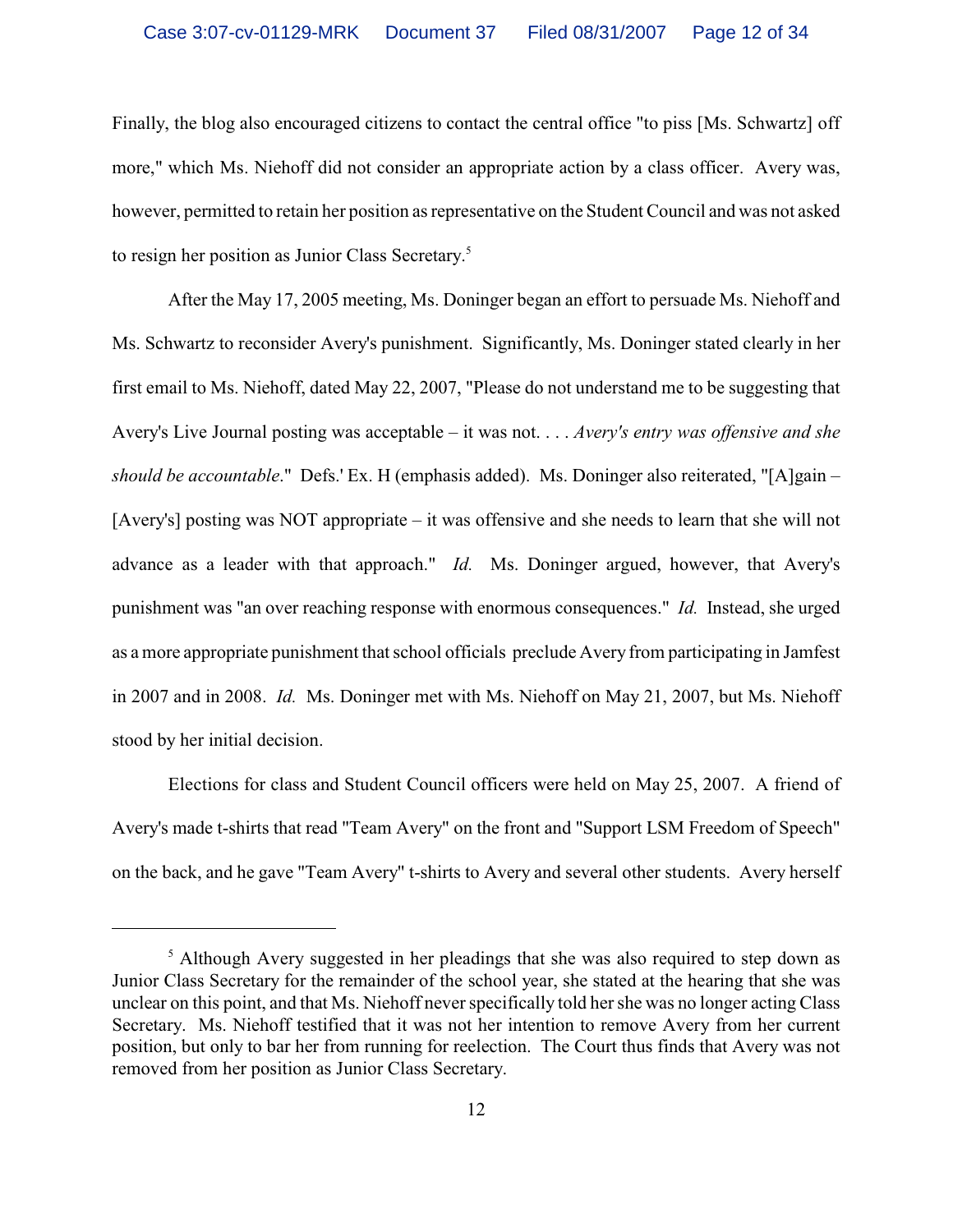was wearing a t-shirt she had made with the message "R.I.P. Democracy." As several students wearing "Team Avery" t-shirts were walking into the auditorium, where candidacy speeches were to be given, Ms. Niehoff stopped the students and told them that they would need to remove their t-shirts before they could enter the auditorium. Avery, however, was permitted to wear her "R.I.P. Democracy" t-shirt into the auditorium. The shirts did not violate the dress code, but Ms. Niehoff testified that it was her intention not to permit electioneering materials of any kind into the auditorium for the election assembly. Ms. Niehoff believed that permitting electioneering materials into the election assembly might unfairly prejudice students who lacked such advertising resources. The students were, however, allowed to wear the "Team Avery" t-shirts in school both before and after the assembly, and they did so. During the assembly, a small number of students called out for Avery to speak, but no further disruption occurred. Avery's name was not on the printed class officer ballot, but she received a plurality of the votes by means of a write-in campaign. However, another student was elected secretary and she now serves as Senior Class Secretary.

At some point in early June, Ms. Doninger called the school and requested to see a copy of Avery's disciplinary file. The files are kept in the guidance office, and usually include only materials that are a permanent part of the student's record and available to colleges and certain other third parties. When Ms. Niehoff learned of Ms. Doninger's intention, she spoke with Ms. Schwartz and they agreed that it was appropriate to place a copy of Avery's activity log in her guidance file as well. The activity log includes entries for a variety of reasons, from suspensions or expulsions to unexcused absences from class to a report of trash in a student's parking space, and the events recorded are not necessarily the subject of any discipline. They are logs of interactions with students and they are electronically "rolled over" at the end of each school year, so that the information from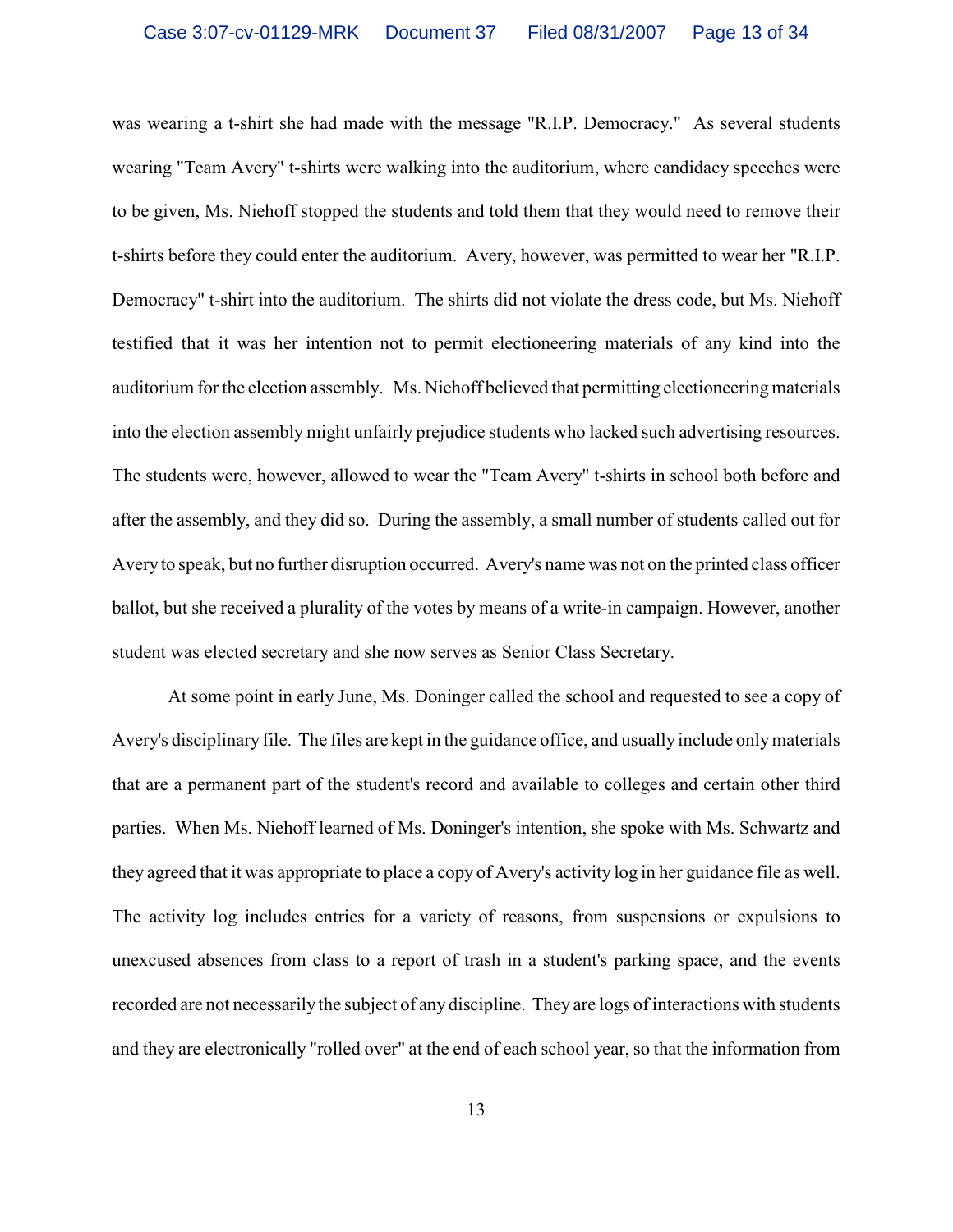the prior school year is no longer available for general viewing. Avery's activity log included an entry detailing her "inappropriate use" of school computers on April 24, 2007, in connection with the mass email that was sent regarding Jamfest,<sup>7</sup> but there was no indication in the entry of any discipline beyond the discussion Ms. Niehoff and Ms. Schwartz had with the students. Ms. Niehoff would usually access the activity log from her own computer and discuss it with the parent, but she knew that she would be unavailable on the day that Ms. Doninger intended to visit. Thus, Ms. Niehoff stated that she had a copy of the activity log placed in Avery's guidance file so that Ms. Doninger would be able to see all of Avery's school records in one location.

The activity log has since been removed from the guidance office file, as it was never intended to be a part of Avery Doninger's permanent school record. Regarding Avery's inability to run for Senior Class Secretary, Ms. Niehoff wrote in an email to Ms. Doninger that "Avery received a consequence because she posted the extremely disrespectful blog despite previous conversations with her addressing the Jamfest event, the use of the auditorium, and appropriate conduct as a class officer." Pl.'s Ex. 15. Ms. Niehoff specifically disclaimed that the email was the basis of any disciplinary action. The Court credits this testimony since the other students who participated in the Jamfest email – none of whom sent emails or made blog entries like Avery's – were permitted to run for positions as officers of their class or for Student Council.

Ms. Doninger and the two administrators, Ms. Niehoff and Ms. Schwartz, exchanged further emails over the course of the next several weeks, and met on June 15, 2007. Regrettably, the tone

 $\delta$  Apparently, certain administrators have the capacity to bring up cumulative or historical log entries on their computers, but Ms. Niehoff testified that she did not have such access.

 $\frac{7}{1}$  Ms. Niehoff testified that she also instructed similar entries to be placed in the logs of the three other students responsible for the mass email on April 24.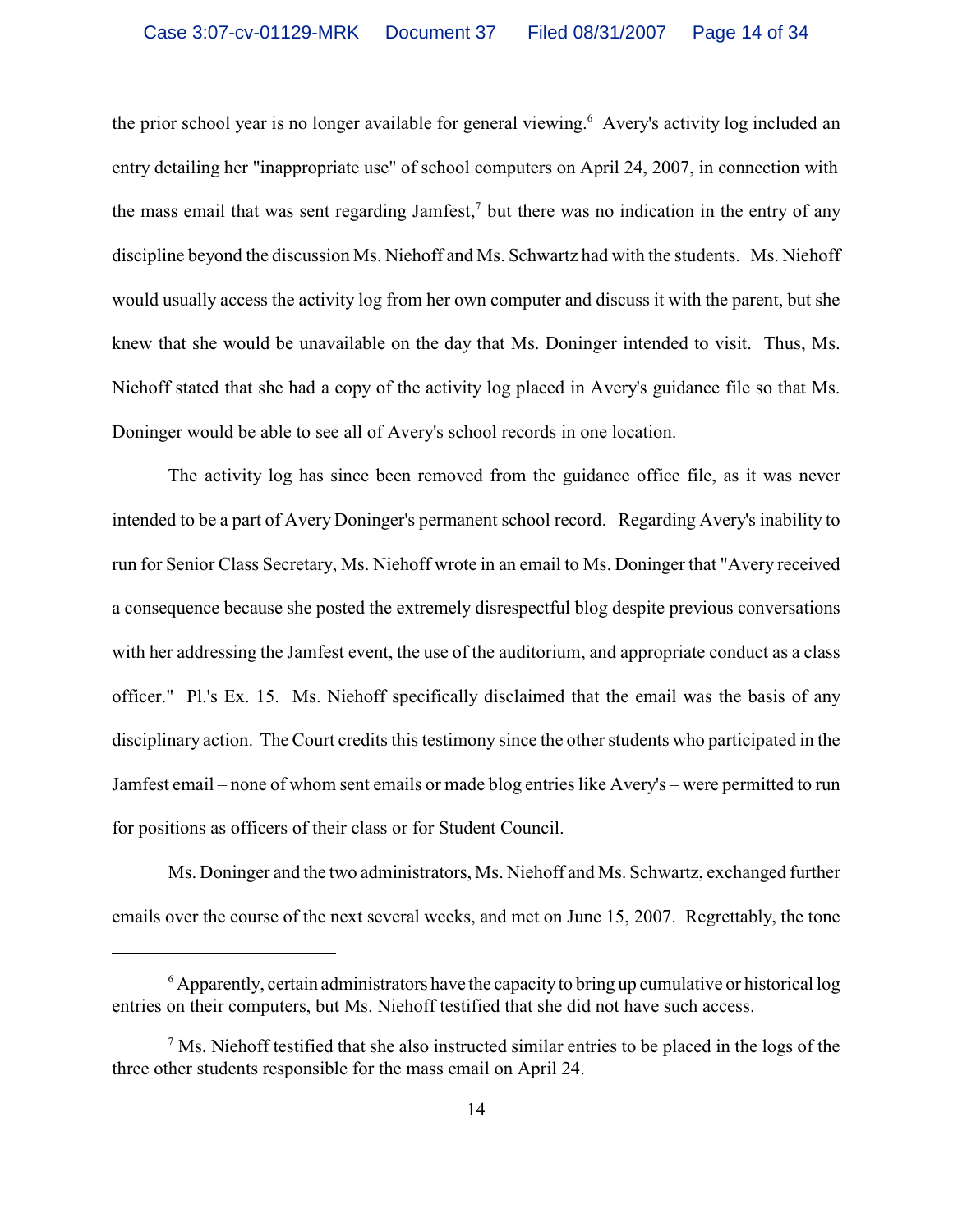of their communications degenerated. *See, e.g.*, Pl.'s Exs. 14; 15; 18; 19; 20; 22; 24. Predictably, therefore, a lawsuit followed. This action was filed in state court approximately one month later. Defendants then removed the case to federal court.

### **II.**

Ordinarily, to obtain a preliminary injunction, a plaintiff must establish the following: (1) irreparable harm; and (2) either (a) a likelihood of success on the merits or (b) sufficiently serious questions going to the merits to make them a fair ground for litigation and a balance of hardships tipping decidedly in her favor. *Bronx Household of Faith v. Bd. of Educ.*, 331 F.3d 342, 348-49 (2d Cir. 2003). In this case, however, Avery seeks an injunction requiring the school to remove the current Senior Class Secretary and to hold a new election for Senior Class Secretary in which Avery would be allowed to participate. Because this is a mandatory injunction that alters (rather than merely maintaining) the existing status quo, *see Tom Doherty Assocs., Inc. v. Saban Entm't, Inc.*, 60 F.3d 27, 34 (2d Cir. 1995) ("A mandatory injunction . . . is said to alter the status quo by commanding some positive act."), an even higher legal standard applies. Avery must show a "clear" or "substantial" likelihood of success on the merits. *See Beal v. Stern*, 184 F.3d 117, 122-23 (2d Cir. 1999); *Jolly v. Coughlin*, 76 F.3d 468, 473 (2d Cir. 1996) ("In some circumstances, an even higher standard applies. The moving party must make a 'clear' or 'substantial' showing of a likelihood of success where . . . the injunction sought 'will alter, rather than maintain, the status quo'-i.e., is properly characterized as a 'mandatory' rather than 'prohibitory' injunction . . . ."). Since an injunction regarding the school administration's authority to ban partisan t-shirts and other electioneering materials would be necessary in the immediate future only if the Court ordered a new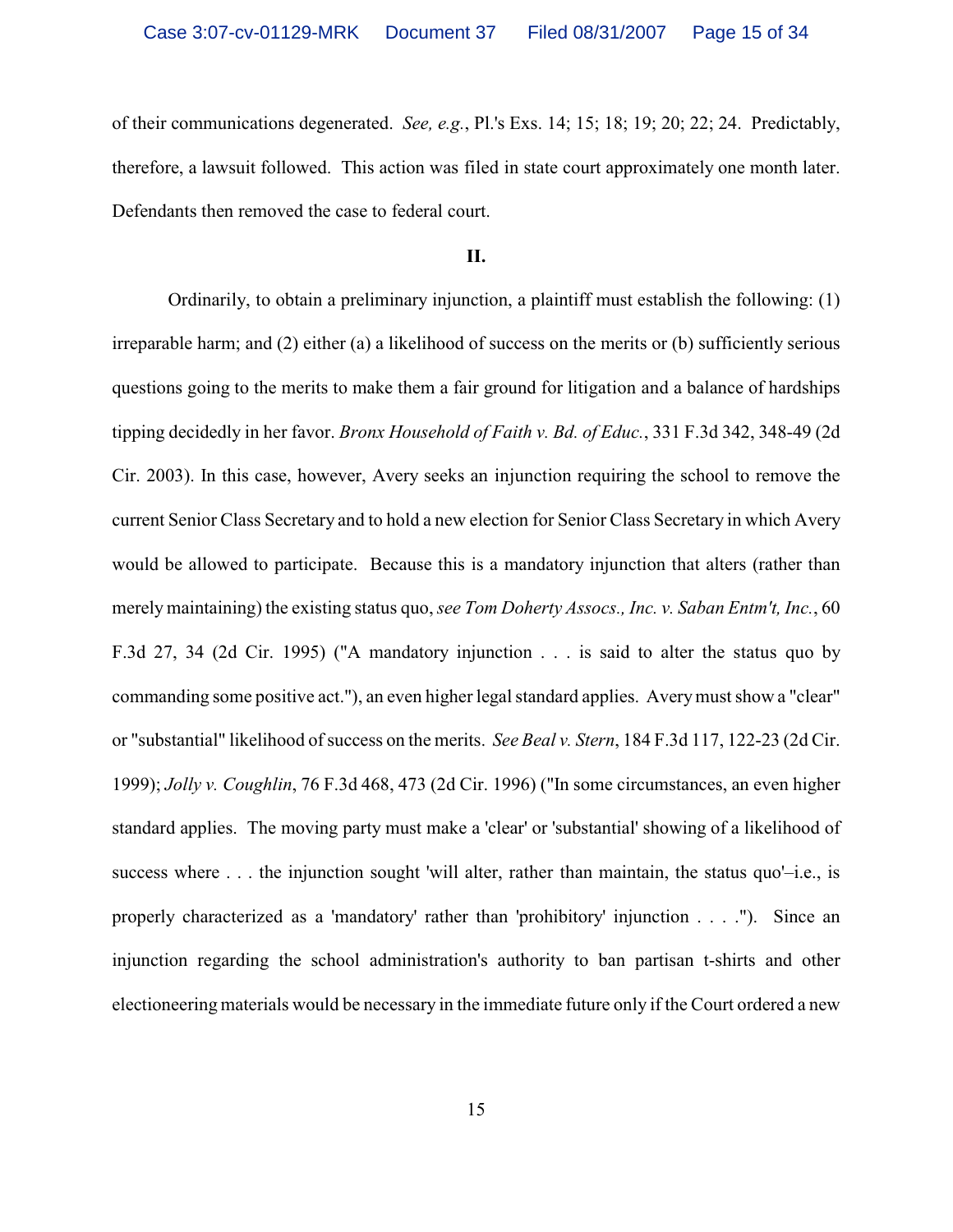election for Senior Class Secretary, the Court will apply the same clear or substantial likelihood of success on the merits standard to that claim as well.

The Second Circuit has also repeatedly emphasized that it considers "a showing of irreparable harm to be the most important prerequisite for the issuance of a preliminary injunction." *See, e.g.*, *NAACP v. Town of E. Haven*, 70 F.3d 219, 224 (2d Cir. 1995). Invoking the oft-quoted words of the Supreme Court in *Elrod v. Burns*, 427 U.S. 347 (1976), Avery asserts that any loss of First Amendment freedoms for even minimal periods of time "unquestionably constitutes irreparable injury." *Id***.** at 373. Despite the rather capacious language of *Elrod*, however, courts have recognized that plaintiffs invoking the First Amendment do not always get a free pass on irreparable harm. As the Second Circuit has noted, "[w]e have not consistently presumed irreparable harm in cases involving allegations of abridgement of First Amendment rights." *Bronx Household of Faith*, 331 F.3d at 349. Unless a governmental directive limits protected speech directly, which is clearly not the case here, the Second Circuit has required that a First Amendment plaintiff seeking an injunction demonstrate that a challenged governmental action has had or likely will have an actual chilling effect on speech. *Id.*; *see also Latino Officers Ass'n v. Safir*, 170 F.3d 167, 171 (2d Cir. 1999) (holding that a conjectural chill is not sufficient for demonstrating irreparable harm).

Avery claims that she was chilled from wearing her "Team Avery" t-shirt into the election assembly as a result of Ms. Niehoff's ordering other students to remove their "Team Avery" t-shirts.<sup>8</sup>

<sup>&</sup>lt;sup>8</sup> Although Avery herself was not wearing a "Team Avery" t-shirt at the time, and was permitted to wear her "R.I.P. Democracy" t-shirt into the auditorium, she may still have standing to raise a First Amendment challenge regarding the "Team Avery" t-shirt she might otherwise have chosen to wear. As the Supreme Court stated in *Forsyth County, Georgia v. Nationalist Movement*, 505 U.S. 123, 129 (1992) (internal citations omitted), "It is well established that in the area of freedom of expression an overbroad regulation may be subject to facial review and invalidation, even though its application in the case under consideration may be constitutionally unobjectionable. This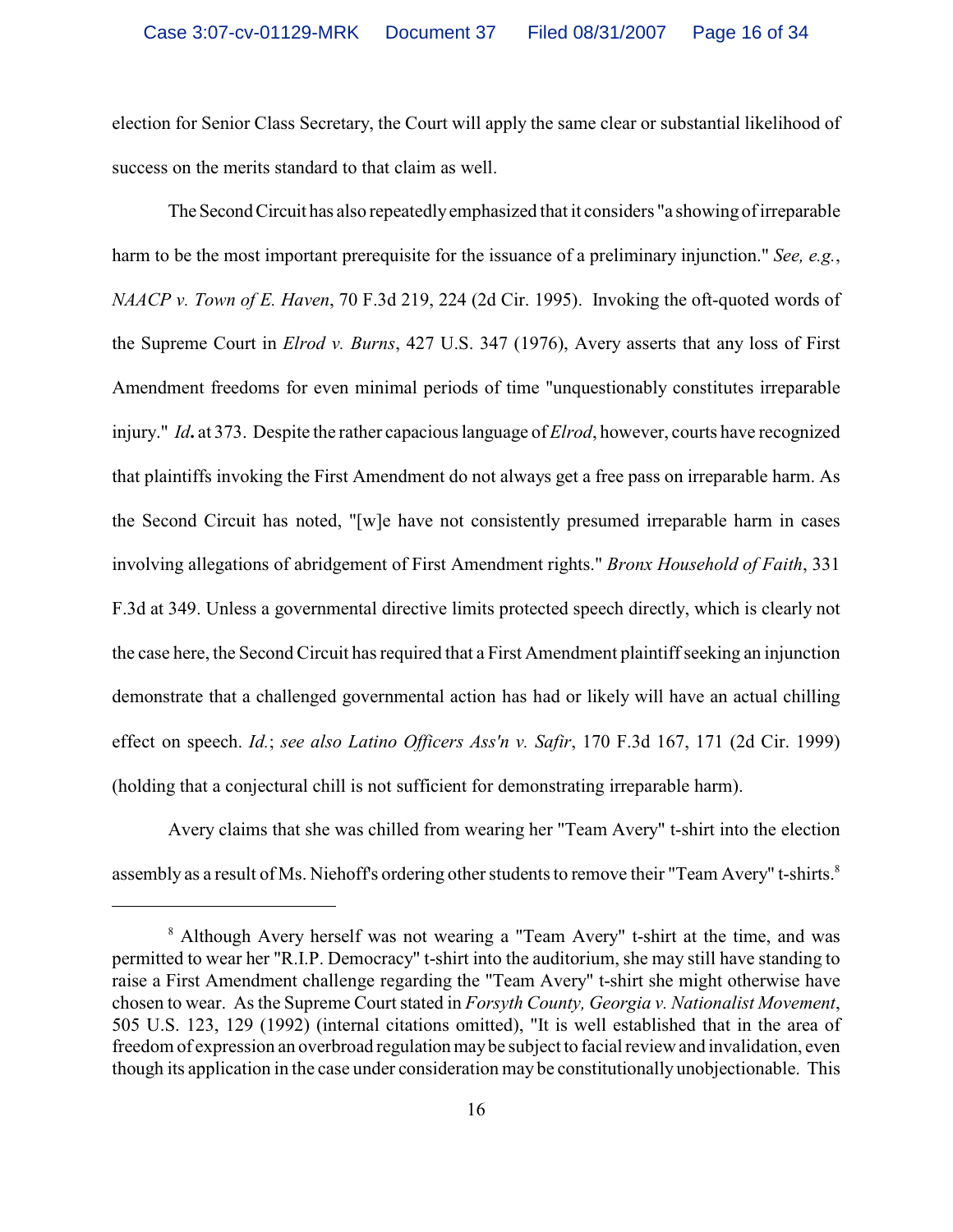Further, she asserts that she has limited her email and blog communications in an attempt to prevent another episode such as this one from occurring. For example, she has since limited access to her blog entries on livejournal, rather than leave the privacy setting for the site as public. Strictly speaking, existing case law does not seem to place any minimum on the First Amendment interest a party must assert to qualify for the irreparable harm presumption, *see Piscottano v. Murphy*, 317 F. Supp. 2d 97, 103 (D. Conn. 2004), and so for purposes of this preliminary injunction motion the Court will assume that Avery has established irreparable harm with regard to her First Amendment claims. The Court is less certain that being denied the opportunity to run for Senior Class Secretary – while obviously important to Avery herself – constitutes irreparable harm under the Equal Protection Clause of the Fourteenth Amendment. *See Piscottano*, 317 F. Supp. 2d at 104 (Plaintiffs "must establish the existence of irreparable harm on their non-First Amendment claims – namely, their Fourteenth Amendment Equal Protection claim  $\ldots$ .").<sup>9</sup> However, the Court is willing to assume irreparable harm for the purposes of this opinion, especially in light of its determination that Avery has satisfied the requirement of showing irreparable harm for her First Amendment claim.

Having cleared the irreparable harm hurdle on her claims, the Court turns to the merits inquiry. Given the different analysis required for the various constitutional provisions, the Court will address each legal claim separately.

exception from general standing rules is based on an appreciation that the very existence of some broadly written laws has the potential to chill the expressive activity of others not before the court." *Id.* at 129. For purposes of this decision, the Court assumes, without deciding, that Avery has standing to challenge the school's actions with regard to the "Team Avery" t-shirts.

<sup>&</sup>lt;sup>9</sup> While Avery asserts in her complaint that Defendants violated her due process rights, her counsel at oral argument represented to the Court that she was not pursuing her due process claim on her motion for preliminary injunction.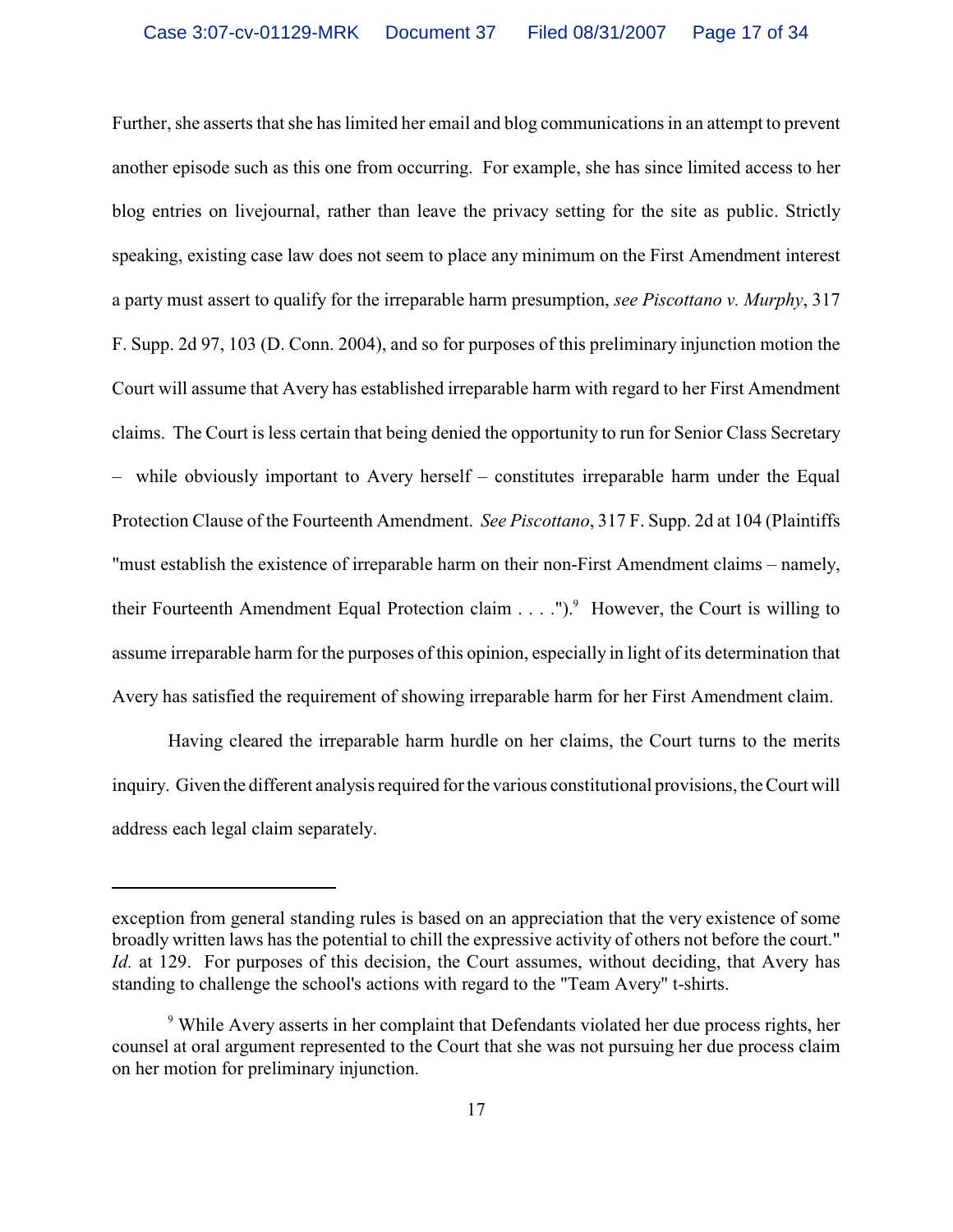#### **III. First Amendment Claims**

Avery argues that her First Amendment rights were violated in the following ways: (1) when she was prevented from running for Senior Class Secretary; (2) when she was not permitted to wear a "Team Avery" t-shirt into the auditorium on May 25, 2007; and (3) when she was not permitted to give a speech at the May 25, 2007 assembly. Because Avery was not permitted to give a candidacy speech at the election assembly as a direct result of her exclusion from the ballot, the Court will consider the latter sanction to include the former for purposes of its analysis. After all, only students who were candidates for office were permitted to speak at this assembly. The Court also will not consider any First Amendment claims related to discipline for the original Jamfest email, given that the only alleged discipline, the activity log entry, has been removed from Avery's file.

The Supreme Court has made clear that students do not "shed their constitutional rights to freedom of speech or expression at the schoolhouse gate." *Tinker v. Des Moines Indep. Sch. Dist.*, 393 U.S. 503, 506 (1969). The Court has also cautioned, however, that "the constitutional rights of students are not automatically coextensive with the rights of adults in other settings," *Bethel Sch. Dist. No. 403 v. Fraser*, 478 U.S. 675, 682 (1986), and that the rights of students "must be 'applied in light of the special characteristics of the school environment.'" *Hazelwood Sch. Dist. v. Kuhlmeier*, 484 U.S. 260, 266 (1988). In the present case, this Court must determine whether LMHS administrators were entitled to decide that Avery's conduct in using the blog to address her concerns regarding Jamfest, as well as the language she chose to use in the blog itself, were sufficient to justify their declaring Avery ineligible to run for Senior Class Secretary, a voluntary extracurricular activity. This Court emphasizes that it need not – and does not – decide in this case whether and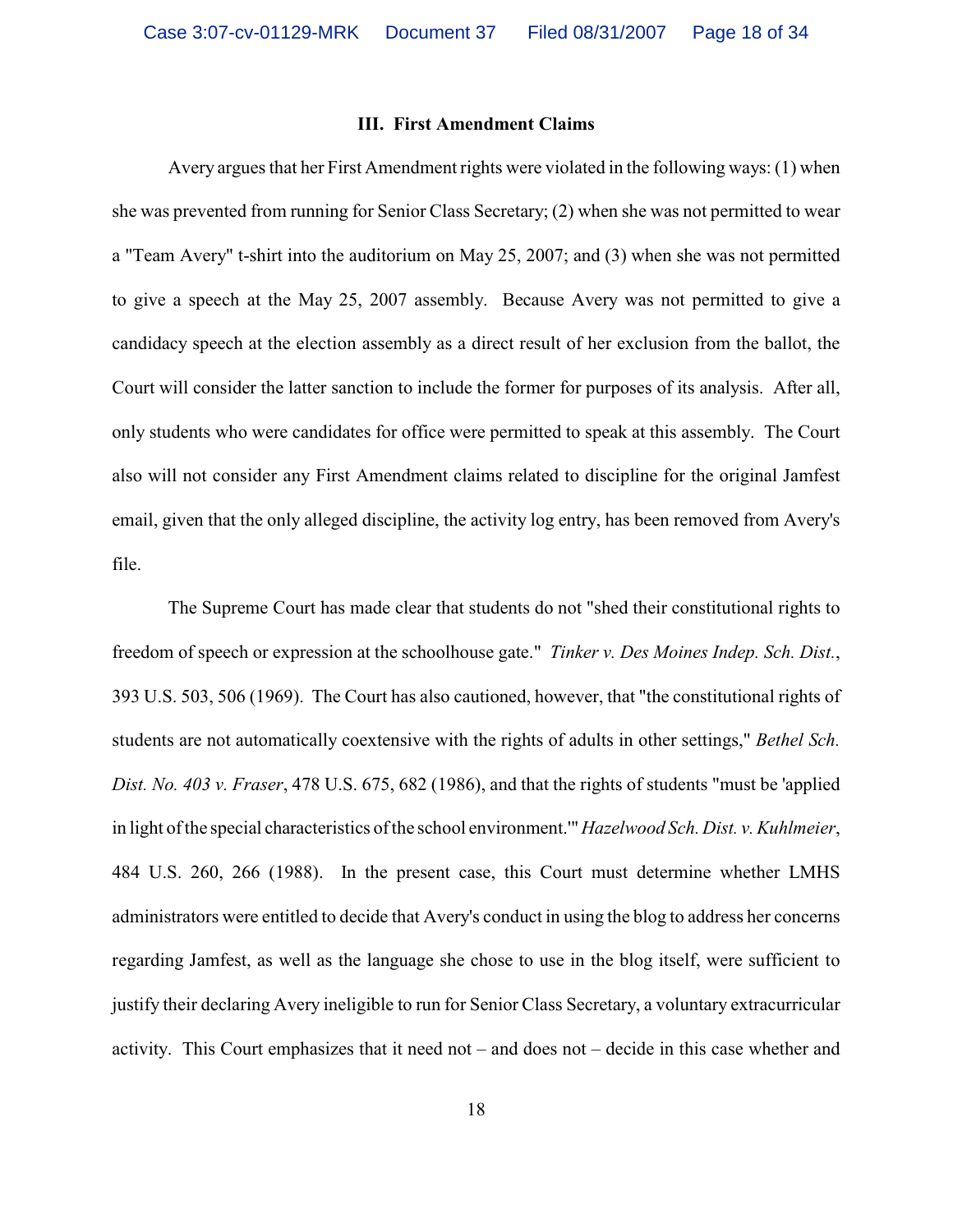when a school can suspend, discipline, or remove a student because of the content of a blog or email the student prepared off-campus. *See Goss v. Lopez*, 419 U.S. 565, 574 (1975) (recognizing a student's "legitimate entitlement to public education" as protected under the Constitution).

#### **A.**

The parties in their briefs argue strenuously about which line of First Amendment student speech cases should provide the proper framework for analyzing the school's actions in this case. Averychampions one of the most famous of student speech cases, *Tinker v. Des Moines Independent School District*, 393 U.S. 503 (1969). In that case, several students decided to wear black armbands to school in order to protest the Vietnam War, despite a prohibitory school policy implemented two days earlier in an effort to forestall the students' protest. The Supreme Court "affirm[ed] the comprehensive authority of States and of school officials, consistent with fundamental constitutional safeguards, to prescribe and control conduct in the schools," but also noted that "undifferentiated fear or apprehension of disturbance is not enough to overcome the right to freedom of expression." *Id.* at 507-08. Thus, the Court concluded that "conduct by the student, in class or out of it, which for any reason – whether it stems from time, place, or type of behavior – materially disrupts classwork or involves substantial disorder or invasion of the rights of others is . . . not immunized by the constitutional guarantee of freedom of speech." *Id.* at 513. However, other speech, especially passive political speech such as that reflected in the wearing of the black armbands, was protected. *Id.* at 511. As the Supreme Court held in *Tinker*, "Clearly, the prohibition of expression of one particular opinion, at least without evidence that it is necessary to avoid material and substantial interference with schoolwork or discipline, is not constitutionally permissible." *Id.*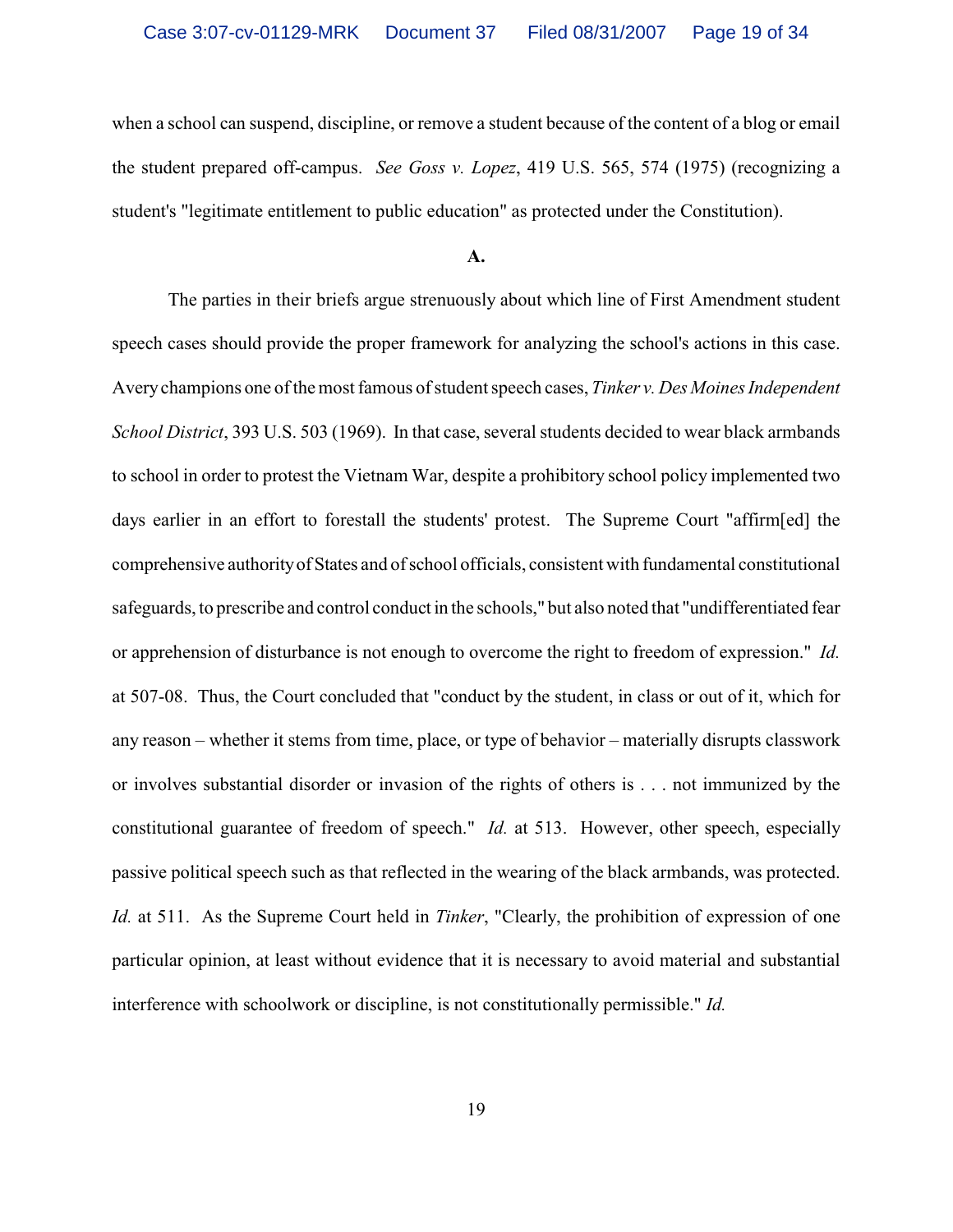In response, the school Defendants ask the Court to focus instead on *Bethel School District No. 403 v. Fraser*, 478 U.S. 675 (1986). In *Fraser*, a student gave a speech on behalf of a nominee for student office that relied upon an extended sexual metaphor. Although the speech itself was not sexually explicit, the student later admitted that he "deliberately used sexual innuendo," and as a result, he was suspended for three days. *Id.* at 678. The Court noted the "marked distinction between the political 'message' of the armbands in *Tinker* and the sexual content of respondent's speech in this case," *id.* at 680, and warned that "[t]he undoubted freedom to advocate unpopular and controversial views in schools and classrooms must be balanced against the society's countervailing interest in teaching students the boundaries of socially appropriate behavior." *Id.* at 681. The Supreme Court concluded that "[t]he First Amendment does not prevent the school officials from determining that to permit a vulgar and lewd speech such as respondent's would undermine the school's basic educational mission." *Id.* at 685.

Under *Fraser*, then, schools are generally held to have the authority to censor on-campus speech that school authorities consider to be vulgar, offensive, or otherwise contrary to the school's mission to "inculcate the habits and manners of civility," *id.* at 681, without the need to show a "substantial disruption" under *Tinker*. In *Morse v. Frederick*, 127 S. Ct. 2618, 2623 (2007), for example, the Supreme Court extended *Fraser*to cover on-campus speech that school administrators could reasonably interpret as advocating the use of drugs, a message "clearly disruptive of and inconsistent with the school's educational mission to educate students about the dangers of illegal drugs and to discourage their use." Thus, the Court upheld the suspension of a student who refused to take down a banner bearing the statement "Bong Hits 4 Jesus" at a school-sponsored event.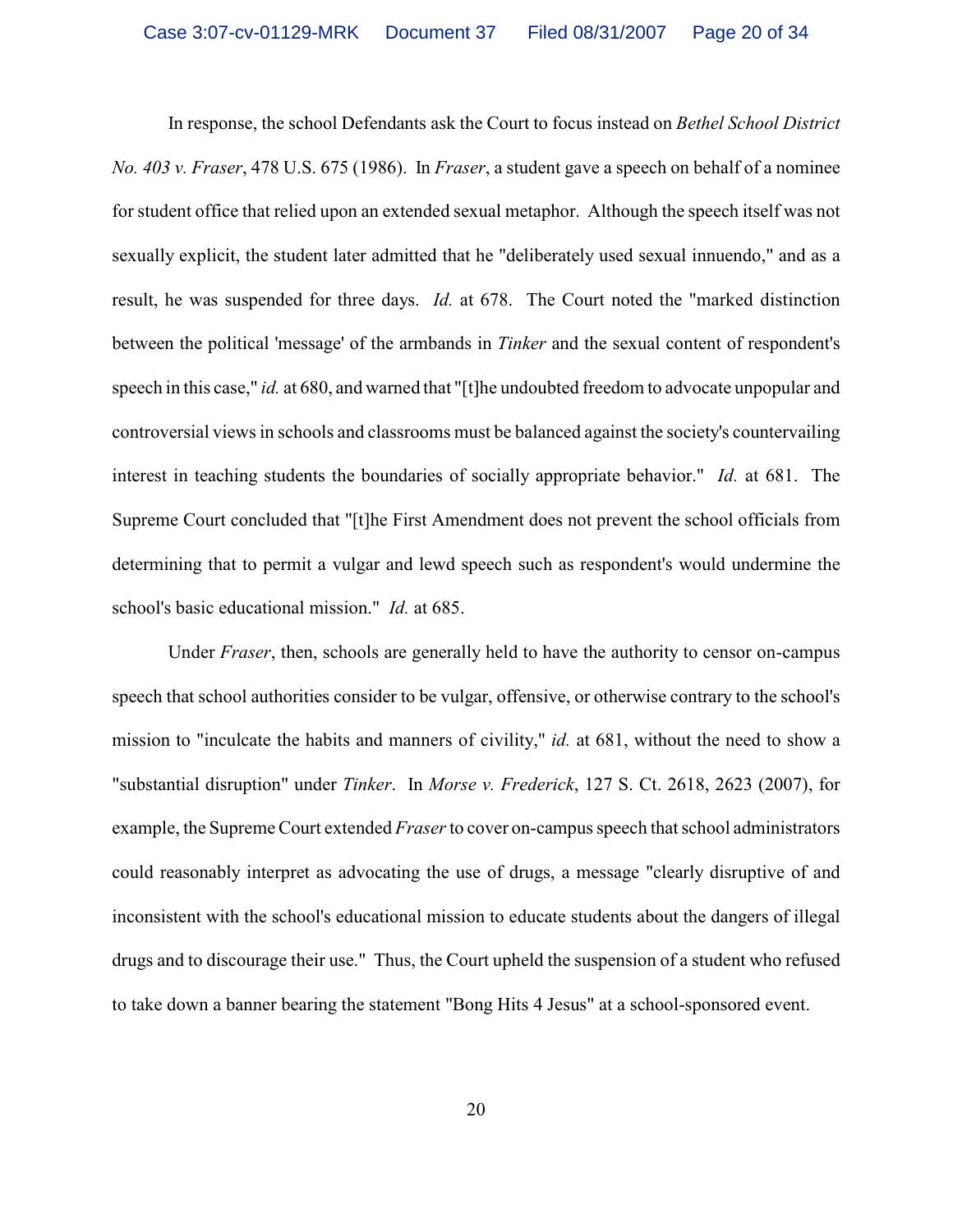Two years after *Fraser*, in *Hazelwood v. Kuhlmeier*, 484 U.S. 260 (1988), the Court considered a set of circumstances in which a reasonable observer might conclude that a student's speech bears the imprimatur of the school, such as when the speech occurs in the context of a school newspaper, school play, or some other officially sanctioned event. In such a case, "[a] school must be able to set high standards for the student speech that is disseminated under its auspices – standards that may be higher than those demanded by some newspaper publishers or theatrical producers in the 'real' world – and may refuse to disseminate student speech that does not meet those standards." *Id.* at 271-72. In *Hazelwood*, for example, the Court held that the school principal was justified in forbidding the publication of several articles prepared for the school newspaper that he did not consider to be appropriate for various reasons. *Id.* at 273 ("[W]e hold that educators do not offend the First Amendment by exercising editorial control over the style and content of student speech in school-sponsored expressive activities so long as their actions are reasonably related to legitimate pedagogical concerns."). Following this precedent, the Sixth Circuit in *Poling v. Murphy*, 872 F.2d at 758, for example, upheld the disqualification of a student from running for student council president on the basis of the "admittedly 'discourteous' and 'rude' remarks about his schoolmasters in the course of a speech delivered at a school-sponsored assembly."

It is apparent to the Court that *Hazelwood* does not apply to this case, as there was no risk that anyone would consider Avery's blog to be speech sanctioned by or otherwise attributable to the school. *See Morse*, 127 S. Ct. at 2627 ("*Kuhlmeier* does not control this case because no one would reasonably believe that Frederick's banner bore the school's imprimatur."). However, whether *Tinker* or *Fraser* provides the appropriate framework for considering the school's actions in this case is far less clear.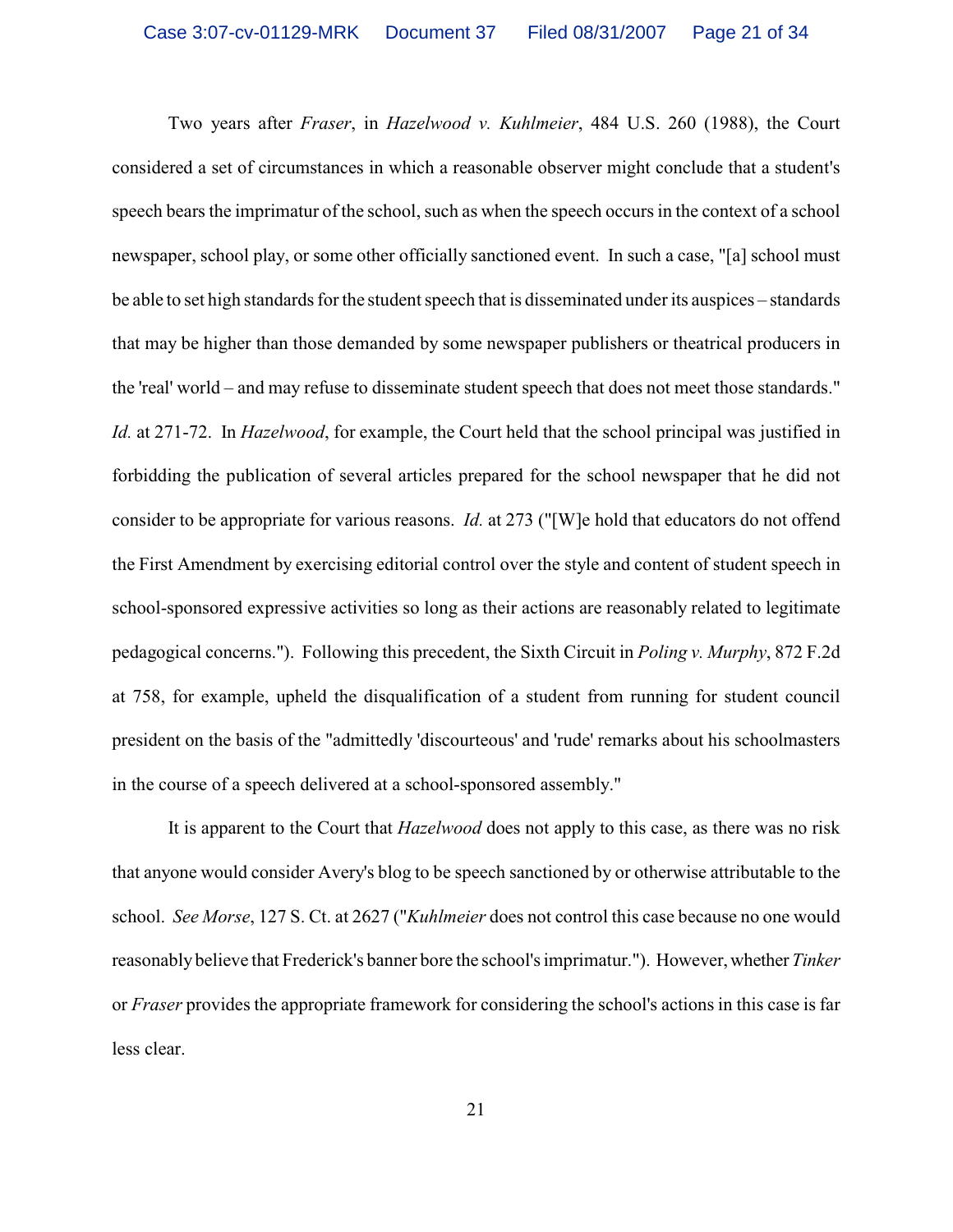For neither *Tinker* nor *Fraser* involved participation in voluntary, extracurricular activities, and in other contexts, the Supreme Court and other courts have been willing to accord great discretion to school officials in deciding whether students are eligible to participate in extracurricular activities. Indeed, as one treatise has noted, "an overwhelming majority of both federal and state courts have held that participation in extracurricular activities . . . is a privilege, not a right. In fact, one of the longest string cites one is likely to encounter this side of a law review article supports the proposition that extracurricular activity is not a constitutionally protected property interest." Charles J. Russo & Ralph D. Mawdsley, *Education Law* § 4.05[1], at 4-20 to 4-21 (internal citations and quotation marks omitted); *see also Felton v. Fayette Sch. Dist.*, 875 F.2d 191 (8th Cir. 1989) (granting summary judgment for the school on the ground that the school's "good citizenship" rule furthered a legitimate pedagogical purpose and so was a permissible basis for a student's expulsion); *Farver v. Bd. of Educ. of Carroll County*, 40 F. Supp. 2d 323 (D. Md. 1999) (denying preliminary injunction against students' suspension from extracurricular activities as a result of violations of the school's policy prohibiting actual or constructive possession of alcohol); *D.N. v. Penn Harris Madison Sch. Corp.*, No. 3:05-CV-716RM, 2007 WL 2710596 (N.D. Ind. Sept. 18, 2006) (dismissing for failure to state a claim a suit brought by a student challenging his suspension from participation in extracurricular activities following a violation of the school's code of conduct). Thus, in *Vernonia School District 47J v. Acton*, 515 U.S. 646 (1995), a Fourth Amendment case involving student athletes, the Supreme Court noted that "[b]y choosing to 'go out for the team,' they voluntarily subject themselves to a degree of regulation even higher than that imposed on students generally. . . . Somewhat like adults who choose to participate in a 'closely regulated industry,'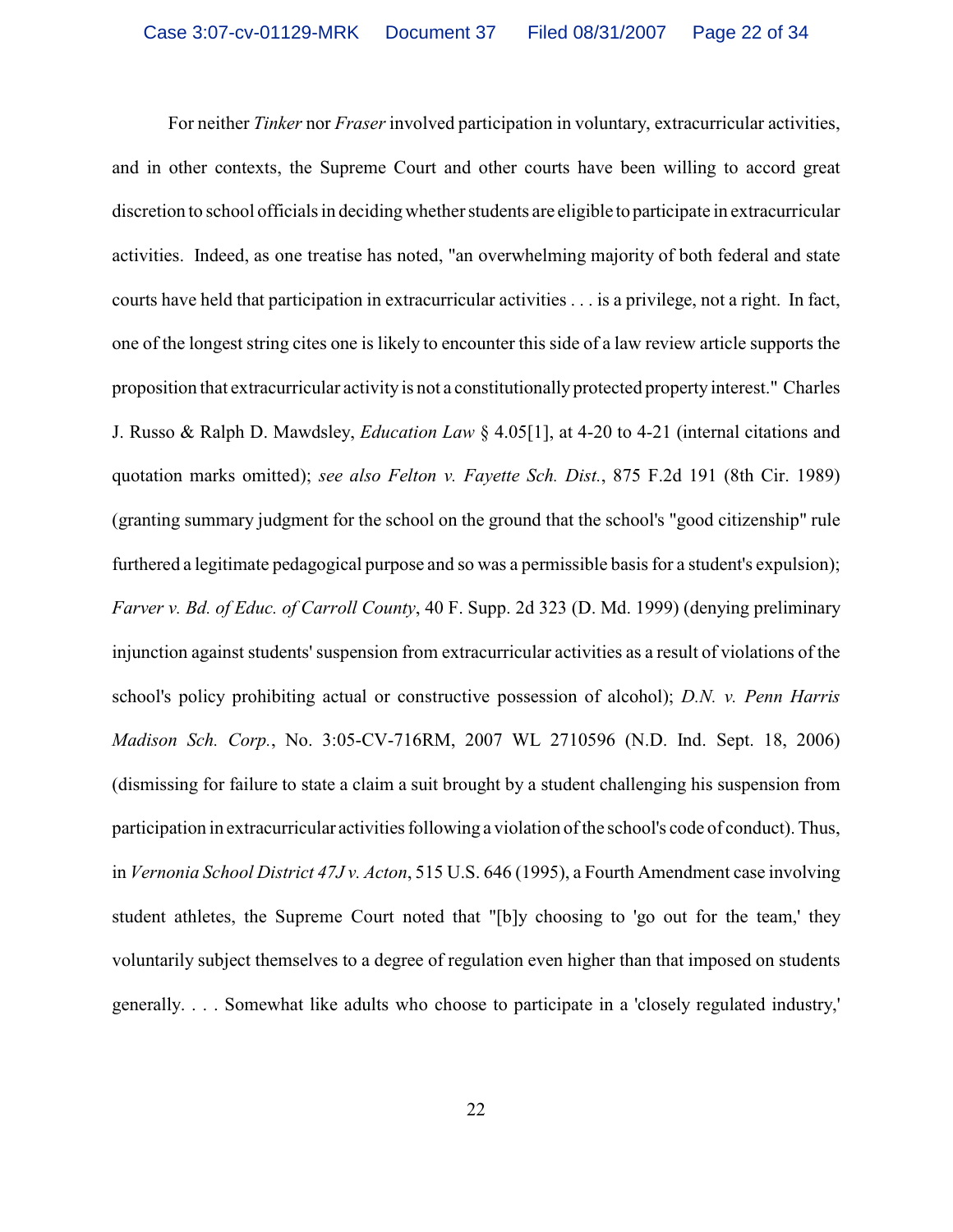students who voluntarily participate in school athletics have reason to expect intrusions upon normal rights and privileges, including privacy." *Id.* at 657.

As a student leader, Avery had a particular responsibility under the school handbook and school policy to demonstrate qualities of good citizenship at all times. Ms. Niehoff testified that she defined good citizenship as respect for others, behaving appropriately and as a good role model, working to initiate community connections, and promoting positive interactions and conflict resolution. Avery and Ms. Doninger also signed the school handbook, which included language regarding the social and civic expectations of students, at the beginning of the school year. Ms. Niehoff testified as well that class officers were expected to work toward the objectives of the Student Council, work cooperatively with their advisor and with the administration, and promote good citizenship both in school and out. Not least, the Court finds that Ms. Niehoff discussed these responsibilities with Avery on April 24, 2007, in the context of the original Jamfest email, and indicated to Avery that such an approach to conflict resolution with the administration was inappropriate. Understandably, then, Ms. Niehoff testified that a factor of particular relevance in her disciplinary decision was the fact that Avery posted her blog entry the very evening of the day on which that conversation occurred.

The blog itself clearly violates the school policy of civility and cooperative conflict resolution. Apart from the use of the word "douchebags," Avery also urged her readers to contact Ms. Schwartz specifically to "piss her off more," Defs.' Ex. C., hardly the type of constructive approach that a school would wish to encourage. Avery also strongly suggested in her email that Jamfest had been cancelled, full stop, despite the fact that Ms. Niehoff, even according to Avery's own testimony, offered the possibility of rescheduling Jamfest later in the school year. Thus, this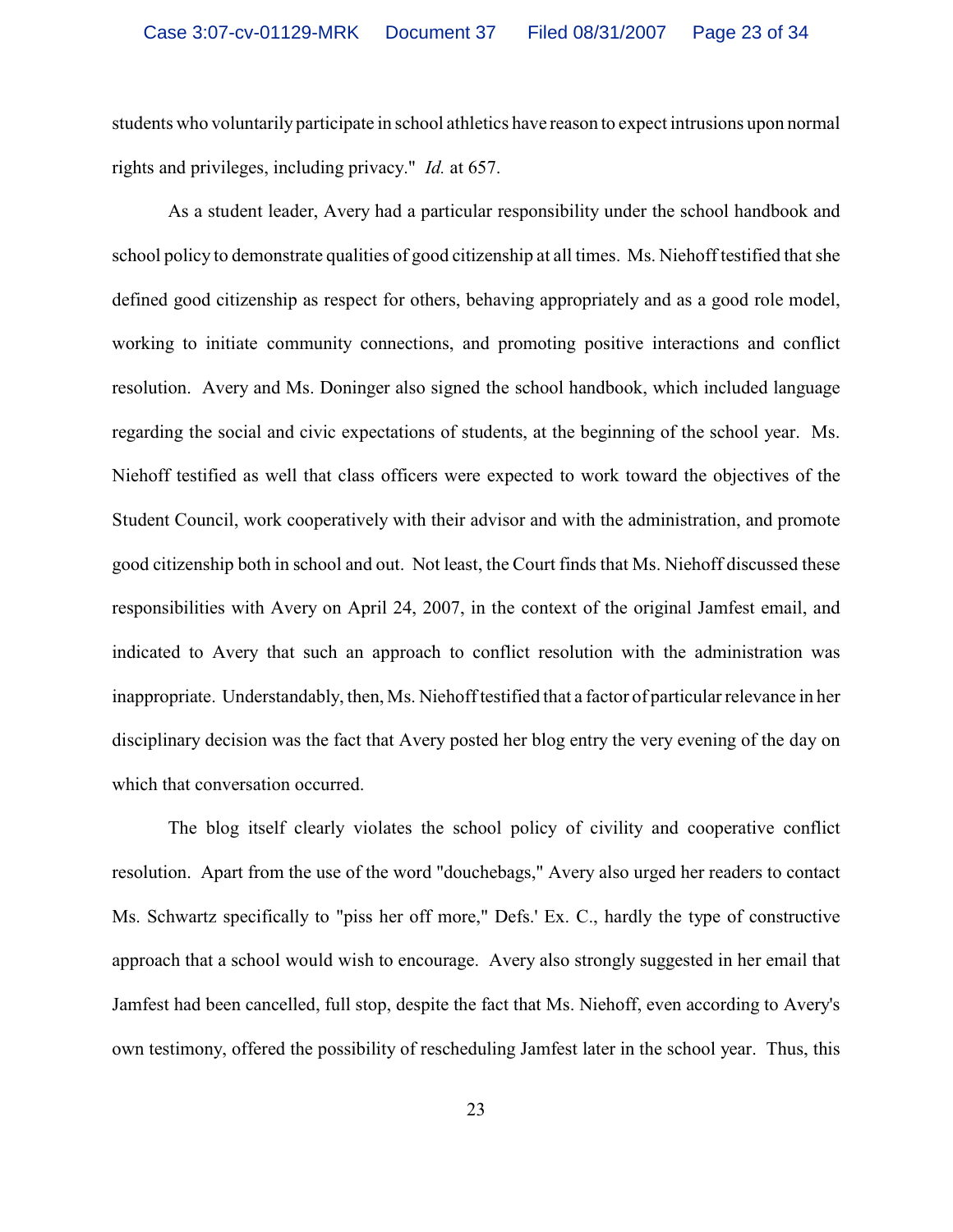statement was at best misleading, and at worst, entirely false. As Ms. Niehoff noted in her testimony, Avery's conduct in writing the blog was exacerbated by her inclusion verbatim of the email the four students had sent earlier in the day and which Ms. Niehoff had told Avery was in violation of the school's internet policy. The three othersignatories to the email, P.A., J.E., and T.F., all stated that they considered the use of the word "douchebags" to be inappropriate, and Ms. Doninger also agreed that the blog was offensive and deserving of punishment. *See* Dep. of T.F., Ct. Ex. 1, at 93-94; Defs.' Ex. H (Ms. Doninger). Indeed, Avery's counsel conceded at oral argument that the blog entry was offensive. Even Avery herself intimated that she opposed the specific punishment chosen rather than denying the appropriateness of any punishment at all, stating that this was a case where "the punishment didn't fit the crime."

Perhaps a more "fitting" punishment, as suggested by Ms. Doninger, would have been to bar Avery from participation in either this year's or next year's Jamfest. *See* Pl.'s Ex. 11. However, as the Court has already discussed, it is not the Court's role to determine whether the discipline imposed was the most appropriate, but only whether that discipline was constitutionally acceptable. Once school authorities made the permissible decision to punish Avery for her blog entry, the scope of that punishment lay within their discretion. The Court defers to their experience and judgment, and has no wish to insert itself into the intricacies of the school administrators' decision-making process.

None of this is to say that school officials have completely unfettered discretion to disqualify students from participating in extracurricular activities. This Court is not faced with a case where a student was denied the right to run for student office because of the color of her skin, or her religion, or even her politics. Nor was Avery barred from running simply because she disagreed with school administrators and that is made clear by the fact that the other three students who sent the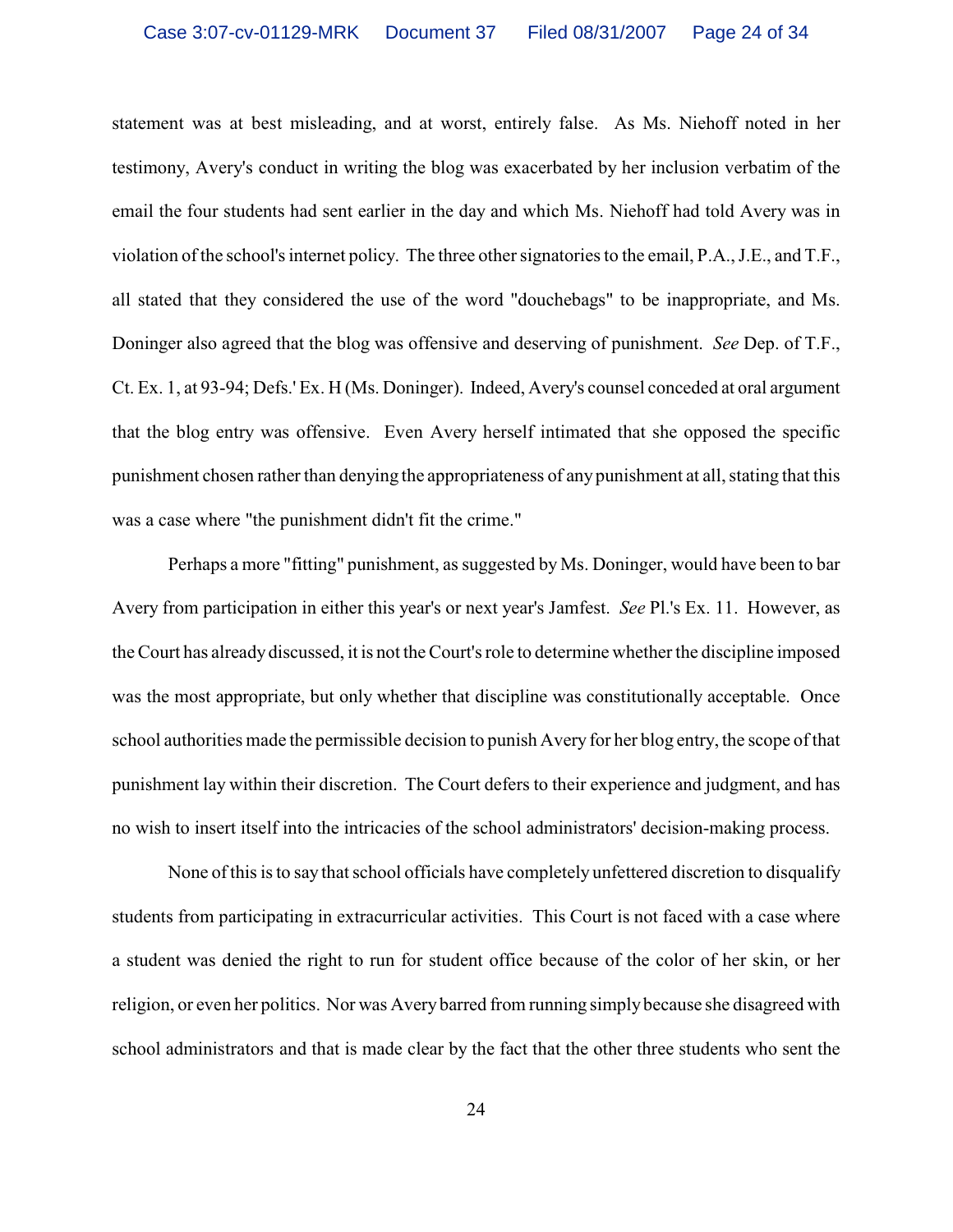mass Jamfest email were permitted to run for student office. Instead, Averywas barred from running as a class officer because of her conduct and the vulgar language she used in her blog, neither of which were consistent with her desired role as a class leader. There can be no question that teaching students the values of civility and respect for the dignity of others is a legitimate school objective. *See, e.g.*, *Morse*, 127 S. Ct. at 2626; *Fraser*, 478 U.S. at 683. The Supreme Court put it as follows in *Fraser*:

 The process of educating our youth for citizenship in public schools is not confined to books, the curriculum, and the civics class; schools must teach by example the shared values of a civilized social order. Consciously or otherwise, teachers – and indeed older students – demonstrate the appropriate form of civil discourse and political expression by their conduct and deportment in and out of class. Inescapably, like parents, they are role models. The schools, as instruments of the state, may determine that the essential lessons of civil, mature conduct cannot be conveyed in a school that tolerates lewd, indecent, or offensive speech and conduct . . .

*Fraser*, 478 U.S. at 683.

As the Sixth Circuit aptly stated in *Lowery v. Euverard*, – F.3d –, 2007 WL 2213215 (6th Cir. 2007), a case in which students on a football team contested their exclusion from the team based on their writing a petition seeking the coach's removal, "Plaintiffs' regular education has not been impeded, and, significantly, *they are free to continue their campaign to have Euverard fired*. What they are *not* free to do is continue to play football for him while actively working to undermine his authority." *Id.* at \*16. Similarly in this case, Avery is free to express her opinions about the school administration and their decisions in any manner she wishes, and Ms. Niehoff and Ms. Schwartz expressly deny that any discipline or loss of school time might result from the expression of those opinions. However, Avery does not have a First Amendment right to run for a voluntary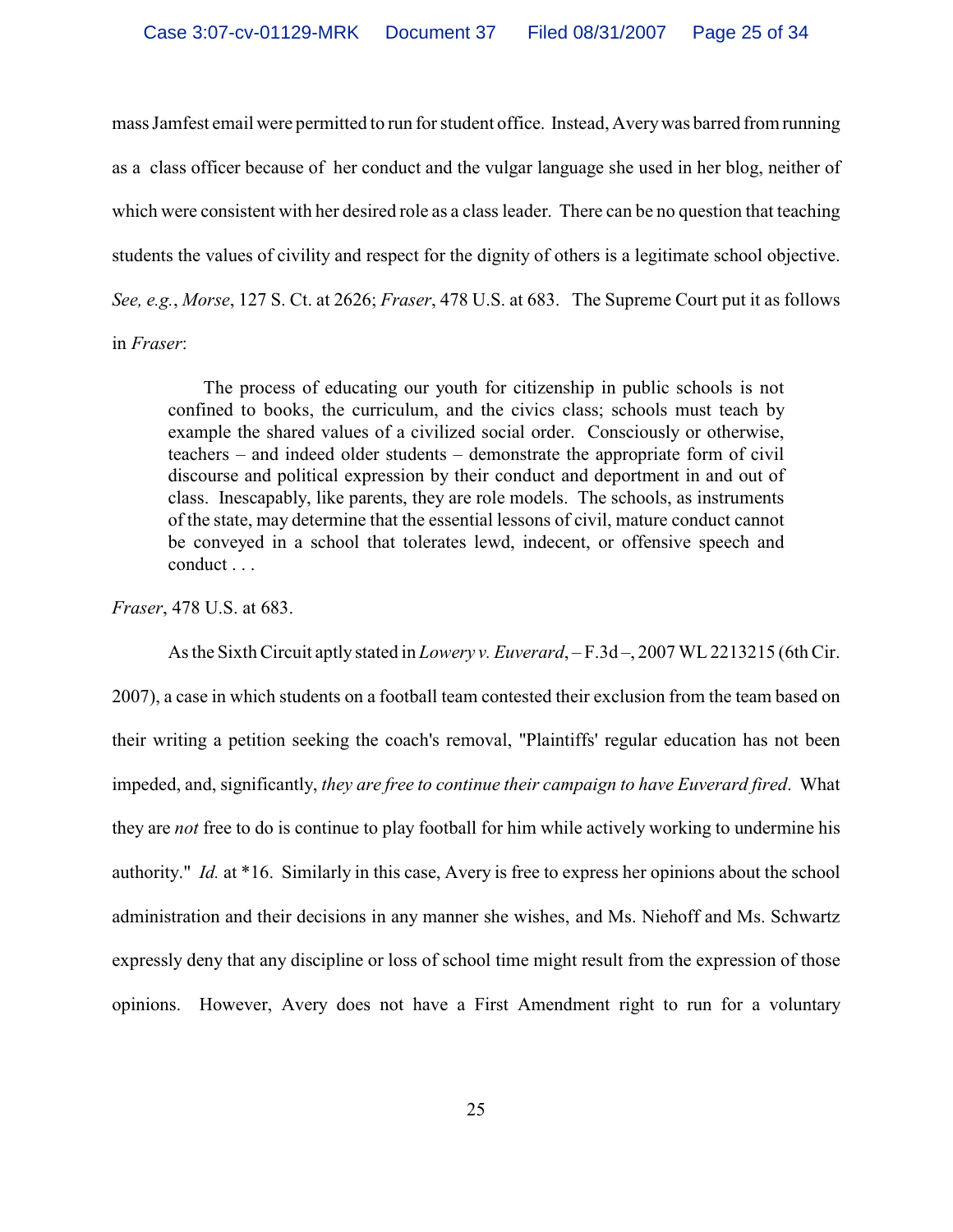extracurricular position as a student leader while engaging in uncivil and offensive communications regarding school administrators.

#### **B.**

If the Court is wrong about that and it must instead choose between the analysis provided by *Tinker* or *Fraser* in assessing the school's actions in disqualifying Avery from running for Senior Class Secretary, the Court believes (at least at this preliminary stage) that this case is closer to *Fraser* than to *Tinker*, though the Court admits that this calculus isless than entirely clear and that this case is neither just like *Fraser* nor *Tinker*. To be sure, the speech involved here, unlike in *Fraser*, was created off-campus. But it was purposely designed by Avery to come onto the campus.

Recently, in *Wisniewski v. Board of Education of the Weedsport Central School District*, – F.3d –, 2007 WL 1932264 (2d Cir. 2007),<sup>10</sup> the Second Circuit upheld a school's suspension of one of its students for using an instant messenger ("IM") icon that suggested a named teacher at the school should be shot and killed. Although the student created the icon on his home computer, the court stated that "[t]he fact that Aaron's creation and transmission of the IM icon occurred away from school property does not necessarily insulate him from school discipline." *Id.* at \*5. The student shared his IM icon with 15 of his friends, including fellow classmates, over the course of three weeks. As a result, the court held that "it was reasonably foreseeable that the IM icon would come to the attention of school authorities and the teacher whom the icon depicted being shot . . . [a]nd there can be no doubt that the icon, once made known to the teacher and other school officials,

<sup>&</sup>lt;sup>10</sup> Although Avery points to *Thomas v. Board of Education, Granville Central School District*, 607 F.2d 1043 (2d Cir. 1979), for the proposition that off-campus student speech should receive the full panoply of First Amendment protections, despite any later effect on the student body, the Court finds the later Second Circuit precedent of *Wisniewski* is the more appropriate precedent in analyzing the facts of this case.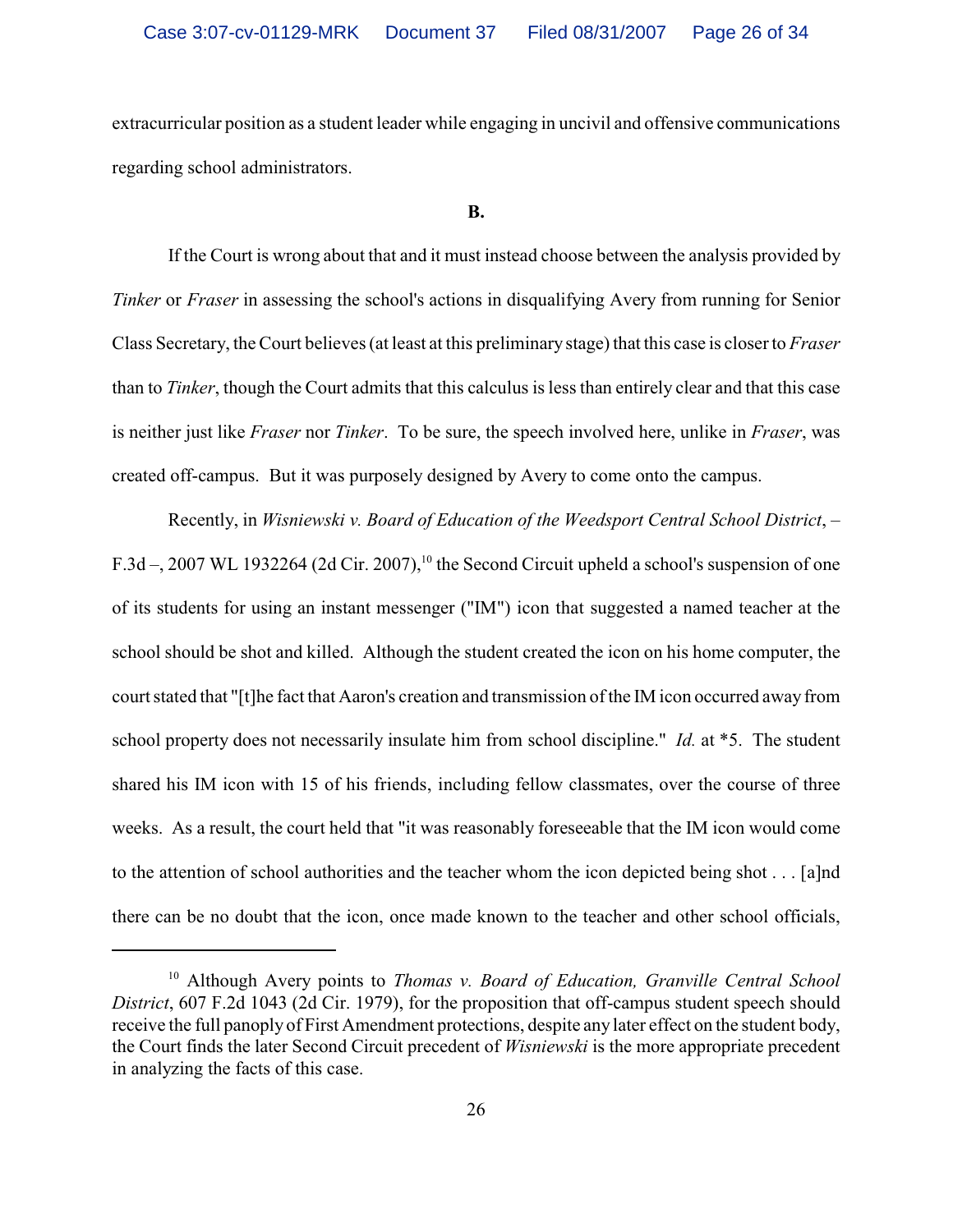would foreseeably create a risk of substantial disruption within the school environment." *Id.*<sup>11</sup> Therefore, the Second Circuit held that in disciplining the student, the school committed no violation of his First Amendment rights under *Tinker*. *See Layshock v. Hermitage Sch. Dist.*, – F. Supp. 2d –, 2007 WL 2022096 (W.D. Pa. 2007) (applying *Tinker* to a student's offensive mock MySpace profile of the principal for which the student was suspended); *Mahaffey v. Aldrich*, 236 F. Supp. 2d 779 (E.D. Mich. 2002) (applying *Tinker* to a student website created off-campus and containing objectionable material for which the student was suspended); *Killion v. Franklin Reg'l Sch. Dist.*, 136 F. Supp. 2d 446 (W.D. Pa. 2001) (applying *Tinker* to a student's vulgar "Top Ten" list created off-campus and insulting a school coach for which the student was suspended); *Beussink v. Woodland R-IV Sch. Dist.*, 30 F. Supp. 2d 1175, 1177 (E.D. Mo. 1998) (applying *Tinker* to a student's homepage with "criticism of the high school includ[ing] crude and vulgar language" for which the student was suspended). As Judge Jon O. Newman noted long ago in an oft-cited concurrence, "School authorities ought to be accorded some latitude to regulate student activity that affects matter of legitimate concern to the school community, and territoriality is not necessarily a useful concept in determining the limit of their authority." *Thomas*, 607 F.2d at 1058 n.13 (Newman, J., concurring).

 $11$  At oral argument, Avery's counsel suggested that the holding in *Wisniewski* should be limited to the *Tinker* framework; that is, that off-campus speech directly affecting the school in a reasonably foreseeable manner could only be analyzed under the *Tinker* rubric for on-campus speech. The Court, however, does not read *Wisniewski* to be so limited, and in fact sees no reason to deny the application of *Fraser* to off-campus speech that affects the school in a reasonably foreseeable manner and that would otherwise be analyzed under *Fraser* had it actually occurred on-campus.

Although the panel in *Wisniewski* was divided as to whether it was necessary to show that it was reasonably foreseeable that the IM icon would reach campus, the judges in *Wisniewski* were unanimous that substantial disruption on campus as a result of the icon was itself reasonably foreseeable. 2007 WL 1932264, at \*5.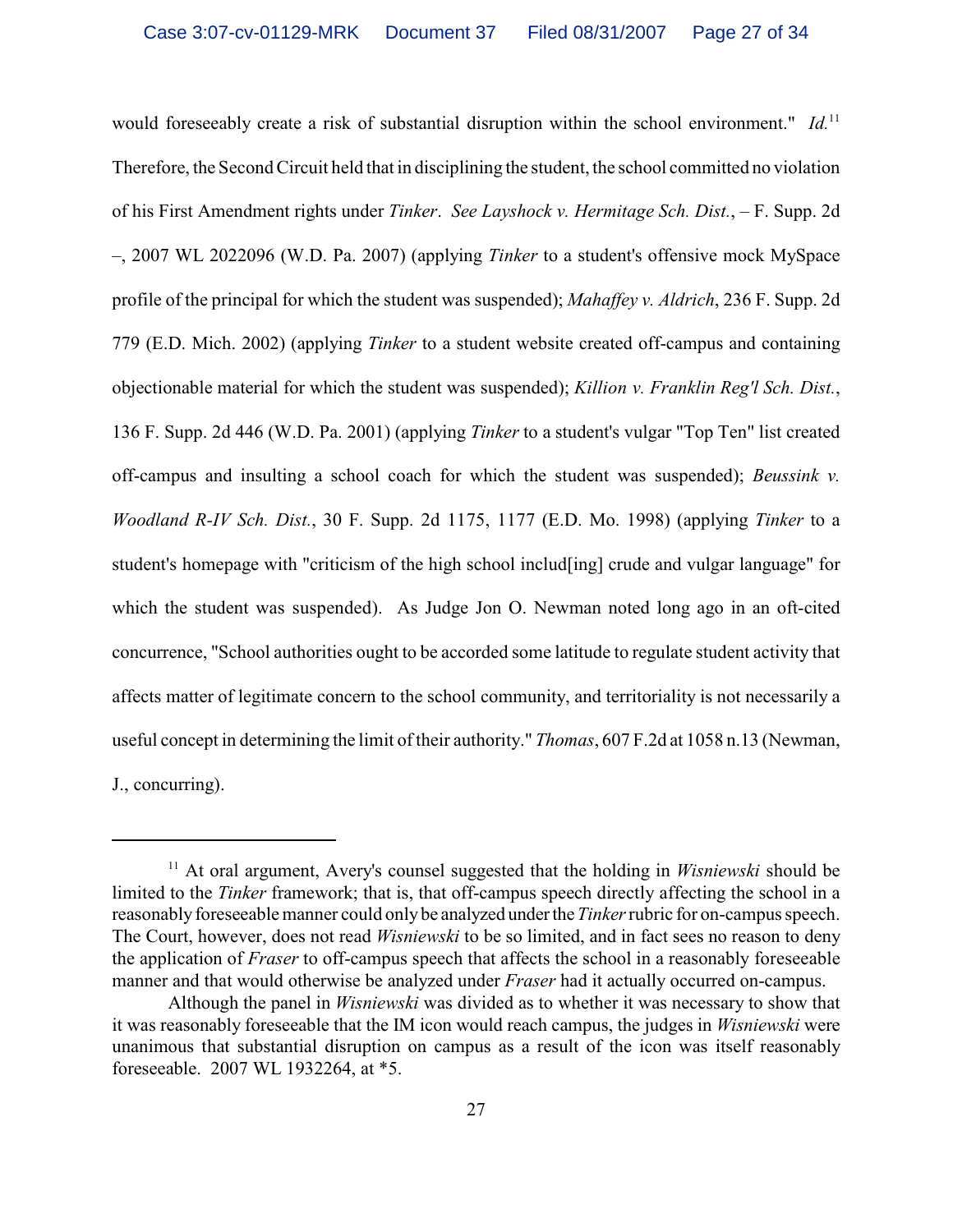Under *Wisniewski*, therefore, the Court believes that Avery's blog entry may be considered on-campus speech for the purposes of the First Amendment. Most importantly, the content of the blog was related to school issues, and it was reasonably foreseeable that other LMHS students would view the blog and that school administrators would become aware of it. Even apart from the fact that other LMHS students *did* post comments to Avery's livejournal.com blog in response to the entry in question and Ms. Schwartz and Ms. Niehoff *did* discover the entry, the content of the blog itself indicated that Avery knew other LMHS community members were likely to read it. After all, she chose the blog as a means of communicating her displeasure with the administration's decisions and encouraging others to contact school officials with their own opinions, a choice that would have been senseless if no other students were likely to receive her message.

*Fraser* and *Morse* teach that school officials could permissibly punish Avery in the way that they did for her offensive speech in the blog, which interfered with the school's "highly appropriate function . . . to prohibit the use of vulgar and offensive terms in public discourse," *Fraser*, 478 U.S. at 683, and to encourage the values of civility and cooperation within the school community, by removing her from the ballot for Senior Class Secretary. However, *Morse* rightly emphasized that it would "stretch[] *Fraser* too far . . . to read [that case] to encompass any speech that could fit under some definition of 'offensive.'" *Morse*, 127 S. Ct. at 2629 ("[A]fter all, much political and religious speech might be perceived as offensive to some."). As a consequence, this Court would be reluctant to find no First Amendment violation in other factual contexts or if the discipline imposed on Avery were different.<sup>12</sup> However, the circumstances outlined above convince the Court that given the

<sup>&</sup>lt;sup>12</sup> For example, in *Guiles ex rel. Guiles v. Marineau*, 461 F.3d 320 (2d Cir. 2006), the Second Circuit applied *Tinker*, rather than *Fraser*, to the decision by school officials to prohibit a student from wearing a t-shirt to school bearing images of drugs and alcohol. Although the school argued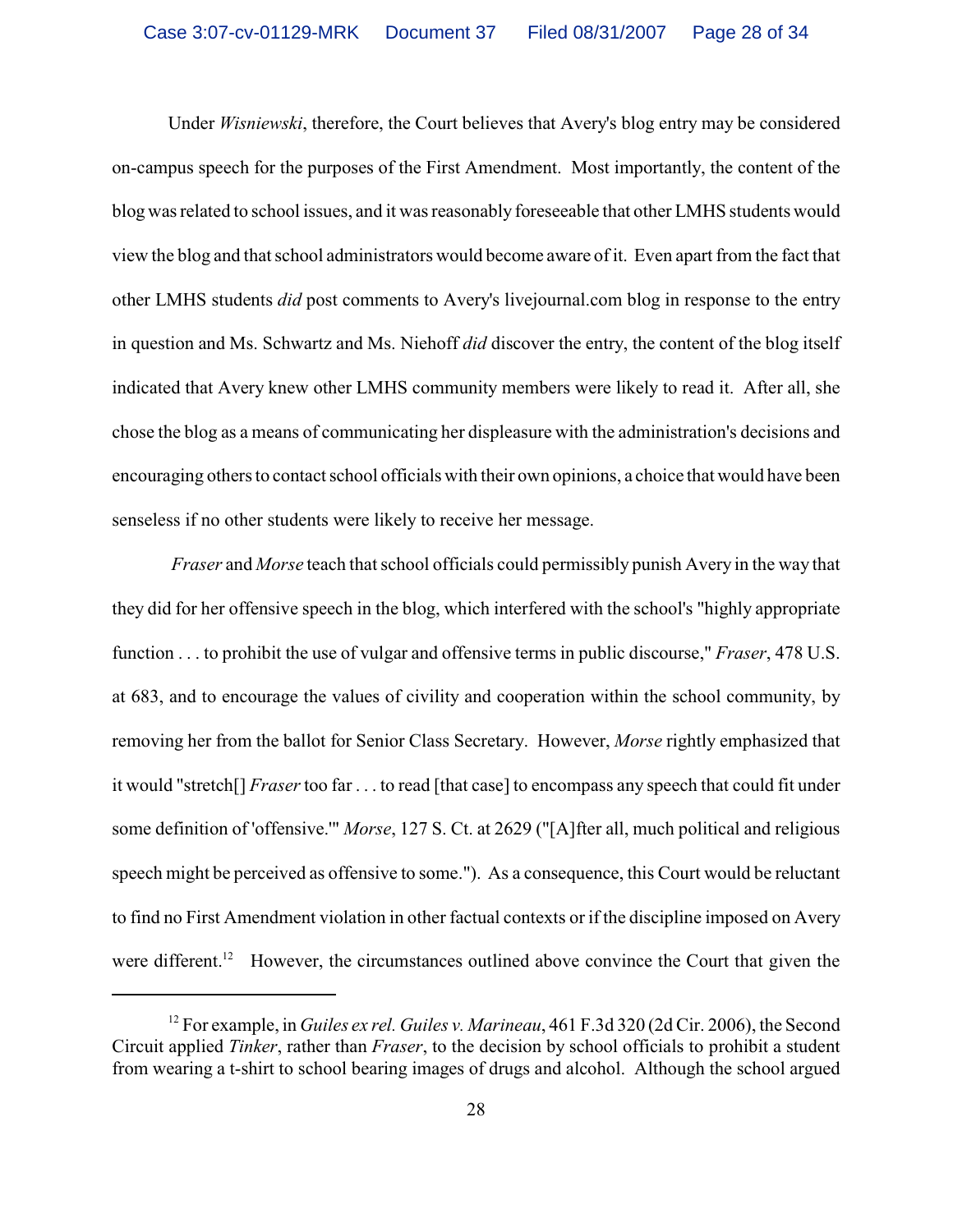precise facts of this case, Avery has not demonstrated that she has a substantial likelihood of success in challenging the constitutional validity of Ms. Niehoff's and Ms. Schwartz's actions in barring her from running for Senior Class Secretary.

## **C.**

The Court has more substantial concerns, however, regarding the "Team Avery" t-shirts. The shirts did not violate the school dress code or contain vulgar or offensive language, and could not be seen as endorsed by the school administration. Moreover, the students intended to wear them in the auditorium as a silent protest, similar to the wearing of black arm bands in *Tinker*. As such, the t-shirts are not governed by either *Fraser* or *Kuhlmeier*, but rather by *Tinker*. As mentioned above, under *Tinker*, the school administration must show that permitting the t-shirts into the auditorium "would materially and substantially interfere with the requirements of appropriate discipline in the operation of the school." *Tinker*, 393 U.S. at 509 (quotation marks omitted). No such showing was made at the preliminaryinjunction hearing; the onlyevidence of a disruption at the election assembly was the shouting of one or perhaps a few students that Avery be allowed to speak. Not only was the disruption minor and temporary, it could hardly be due to the t-shirts, as the students were forbidden to wear them into the auditorium. Ms. Niehoff and Ms. Schwartz have presented no evidence that had the t-shirts been permitted, the foreseeable disruption would have been so much greater as to meet the *Tinker* standard.

that the images were offensive and in contravention of the school's policy against drugs, the Second Circuit held that in the context of the overall anti-Bush message of the shirt, the images constituted political speech more appropriately analyzed under the *Tinker* framework. For the reasons discussed above, the Court believes the facts of the current case to be distinguishable from those of *Guiles* in several material respects. Also, *Guiles* expressly relied on the Ninth Circuit's decision in *Morse*, *see, e.g.*, 461 F.3d at 328-29, which the Supreme Court has since reversed. Of course, unless and until the Second Circuit says otherwise, the Court will assume *Guiles* remains good law.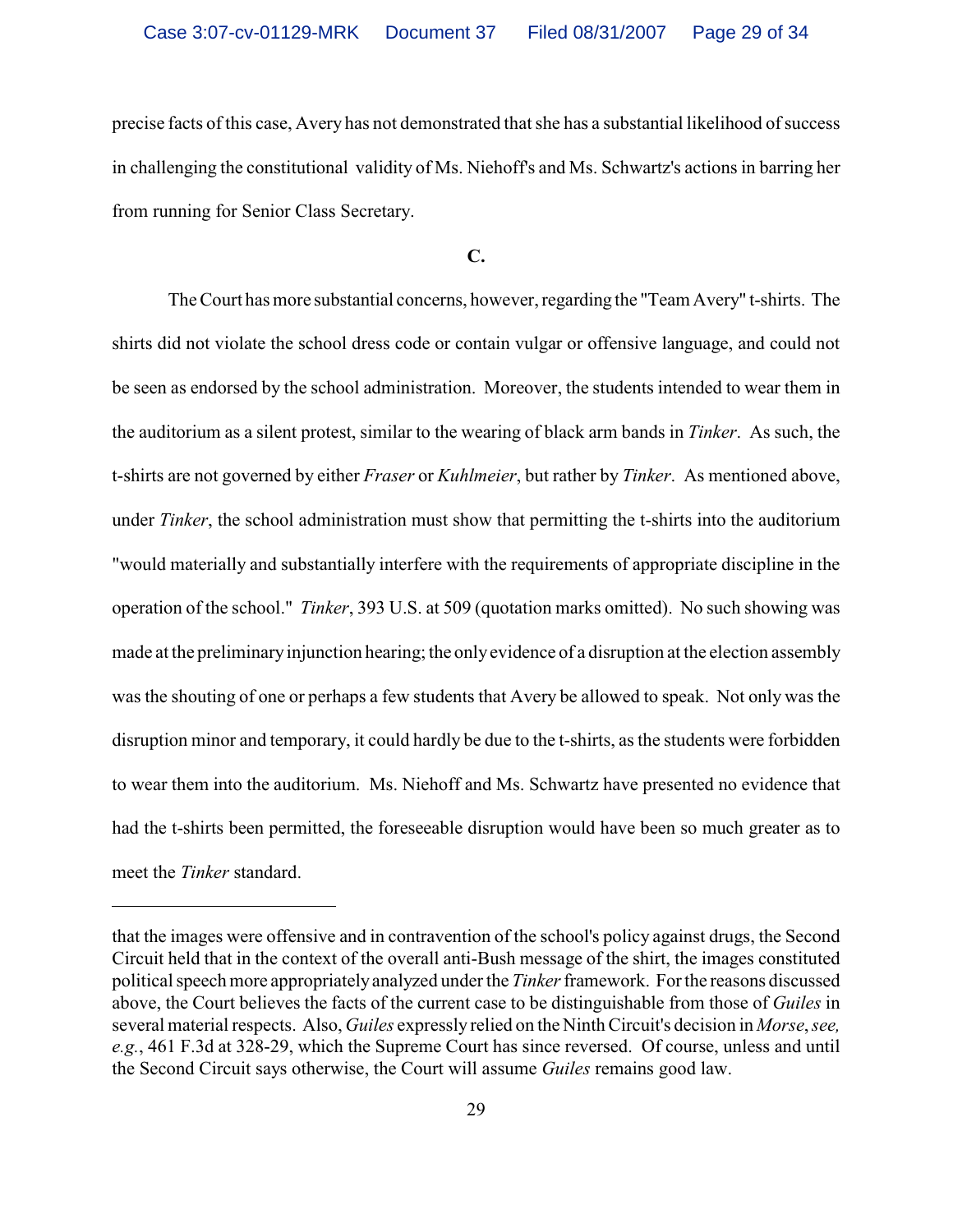However, the Court would also note that *Tinker* applies to the "prohibition of a *particular expression of opinion*." *Id.* (emphasis added). School administrators are certainly free to set reasonable, *ex ante* policies regarding the forms of expression considered appropriate in light of the school's educational mission. *See, e.g.*, *Morse*, 127 S. Ct. at 2622 (holding that "schools may take steps to safeguard those entrusted to their care from speech that can reasonably be regarded as encouraging illegal drug use"); *Fraser*, 478 U.S. at 681 (affirming a school policy against lewd or offensive speech as consonant with the school's duty to "inculcate the habits and manners of civility"). At the hearing, Ms. Niehoff testified that her objection to the students' t-shirts was based on her conviction that permitting electioneeringmaterials in the auditorium where voting was to take place was unfair to those candidates without such resources.

The Court today need not rule on the wisdom of such an approach. Here, however, there was certainly no formal written policy to that effect at the time, and instead the approach of school administrators appears to have been rather ad hoc, to say the least, at least on the evidence presented to date. And, of course, Avery was not a candidate for any office. The danger of such an ad hoc approach is that it may allow for censorship based on the message conveyed – here, support for Avery in her struggle with administrators. *See, e.g.*, *Guiles*, 461 F.3d. 320 (censorship of a t-shirt harshly critical of President Bush); *K.D. v. Fillmore Cent. Sch. Dist.*, No. 05-CV-0336(E), 2005 WL 2175166 (W.D.N.Y. Sept. 6, 2005) (censorship of a t-shirt bearing anti-abortion message).

Therefore, it is fair to say that the Court is troubled by the school's conduct regarding the "Team Avery" t-shirts. However, as noted previously, the concerns about the "Team Avery" t-shirts are inextricably entwined with Avery's request for a new election, as the Court has not been made aware of any imminent or upcoming election at LMHS and school administrators had no objection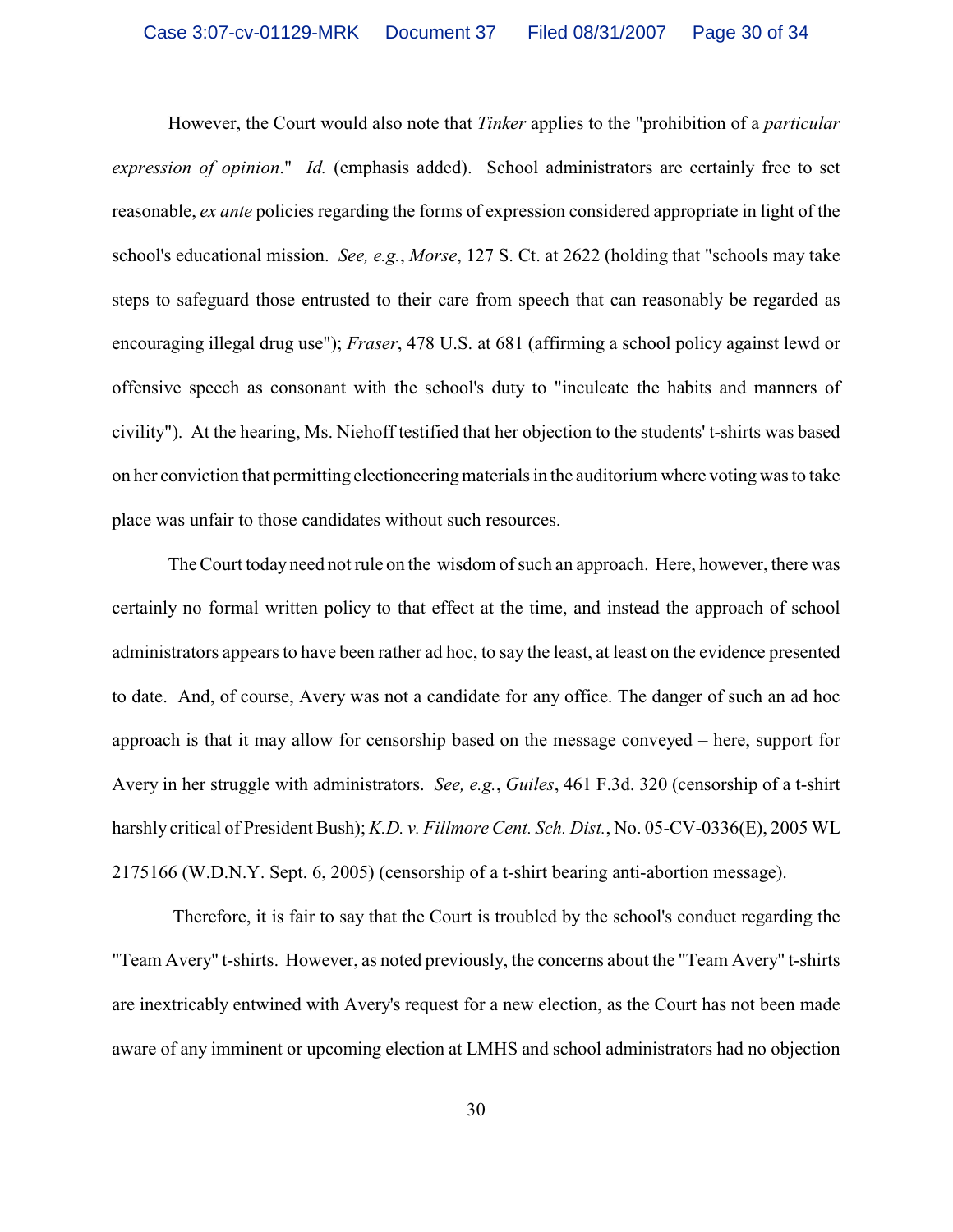to students wearing such t-shirts outside of the election assembly. Since the Court will not grant Plaintiff's request for a new election and Plaintiff has not identified any upcoming election assembly at which t-shirts might be banned, the Court sees no need to rule definitively on this important issue at this time. *See Rodriguez v. DeBuono*, 175 F.3d 227, 234 (2d Cir. 1999) (plaintiff must demonstrate irreparable harm that is "actual *and imminent*") (emphasis added); *Kamerling v. Massanari*, 295 F.3d 206, 214 (2d Cir. 2002) (denying preliminary injunction as premature). Instead, the Court will allow the parties to develop the record further. If the Court is incorrect and there is an imminent election assembly at LMHS at which the wearing of electioneering t-shirts could become an issue, plaintiff is free to renew her request for a preliminary injunction and the Court is prepared to act expeditiously.

## **IV. Equal Protection Claims**

Avery also claims that her equal protection rights were violated when she was the "only student taken into Defendant Niehoff's office and scolded for the April 24, 2007 e-mail," and when "she was punished for her livejournal.com entry while another student who posted another comment on livejournal.com that stated the superintendent of school was 'a dirty whore' was not punished." Pl.'s Proposed Findings of Fact and Conclusions of Law [doc. # 21], at 10-11. Because Avery does not claim that she was singled out because of her membership in a protected class, her equal protection claim is governed by *Village of Willowbrook v. Olech*, 528 U.S. 562 (2000). Under *Olech*, a plaintiff essentially claims that she was irrationally treated differently from other people who are similarly situated. Importantly, for a plaintiff to demonstrate that he or she was treated differently from similarly situated individuals in an irrational manner, in violation of the Fourteenth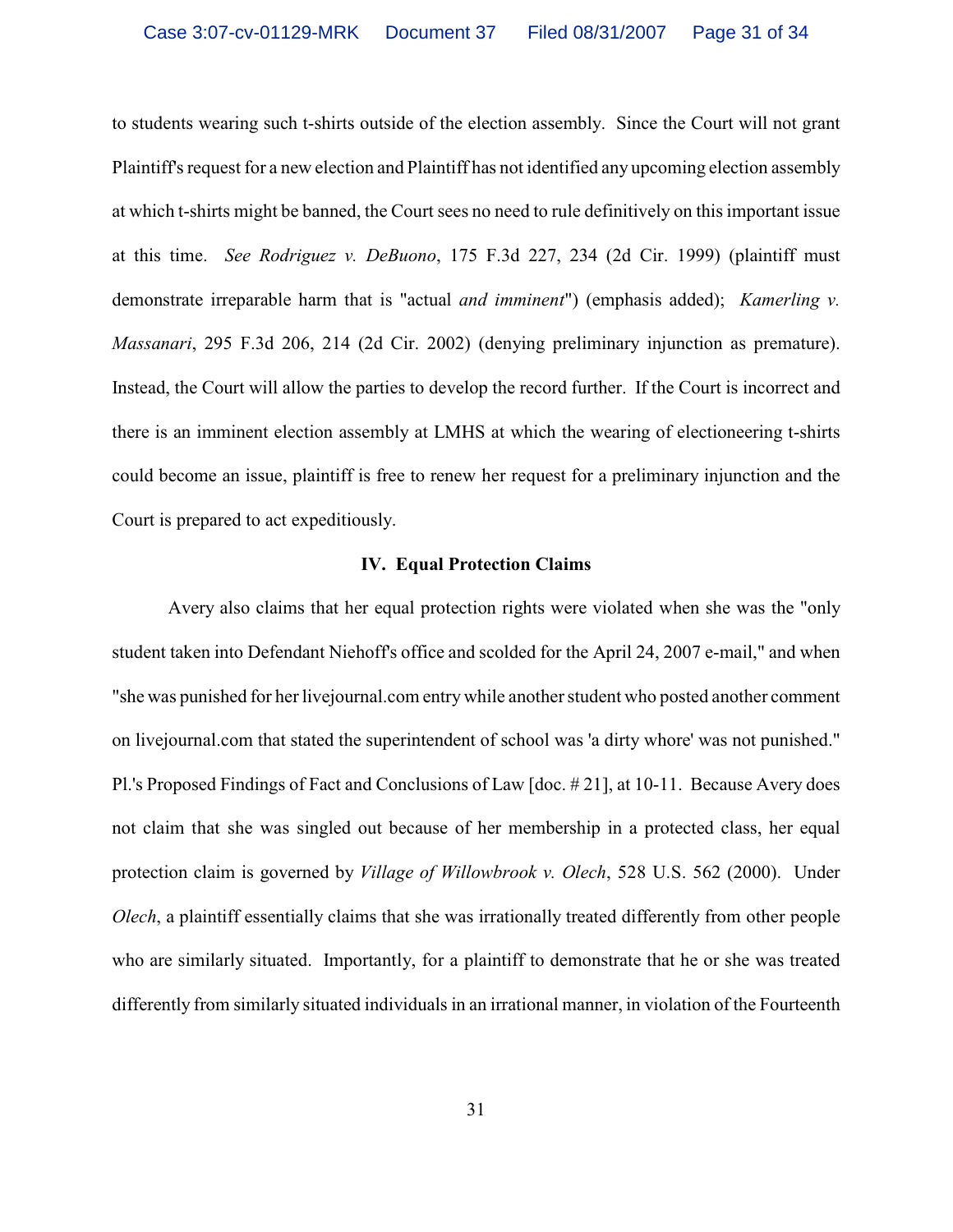Amendment, the plaintiff must demonstrate that she is "prima facie identical" to the comparators. *Neilson v. D'Angelis*, 409 F.3d 100, 105 (2d Cir. 2005). Furthermore, a plaintiff must show that:

(i) no rational person could regard the circumstances of the plaintiff to differ from those of a comparator to a degree that would justify the differential treatment on the basis of a legitimate government policy; and (ii) the similarity in circumstances and difference in treatment are sufficient to exclude the possibility that the defendants acted on the basis of a mistake.

*Clubside, Inc. v. Valentin*, 468 F.3d 144, 159 (2d Cir. 2006) (citing *Neilson*, 409 F.3d at 105); *see also RJB Props., Inc. v. Bd. of Educ. of Chicago*, 468 F.3d 1005, 1010 (7th Cir. 2006) ("The plaintiff's evidence must be such that it allows a reasonable jury to eliminate any reasonably conceivable state offacts that could provide a rational basis for the classification.") (quotation marks omitted); *Blackhawk Sec., Inc. v. Town of Hamden*, No. 3:03CV2101 (MRK), 2005 WL 1719918, at \*3-\*4 (D. Conn. July 22, 2005) (discussing the high standard of similarity required for *Olech* claims).

Having examined the evidence provided byAvery, the Court finds that she has failed to show a clear or substantial likelihood of success on the merits of her equal protection claim. Regarding the April 24, 2007 email, Ms. Niehoff testified that she had similar log entries placed in the activity logs of each of the four students involved in sending the original Jamfest email. J.E., one of the Jamfest coordinators and a co-signatory of the email, testified that she and her mother in fact found a similar entry in her own log.<sup>13</sup> All four students were present at the April 25, 2007 meeting with

 $<sup>13</sup>$  P.A. did not testify regarding the presence or absence of such an entry in his log. T.F.</sup> testified at his deposition that his parents received a call from Ms. Doninger, suggesting they check his guidance file. When his parents called the guidance office, however, they were told that no such entry existed in T.F.'s guidance file. Dep. of T.F., Ct. Ex. 1, at 55. The Court would note, however, that the absence of an entry from T.F.'s *guidance file* has no bearing on whether or not such an entry existed in his *activity log*.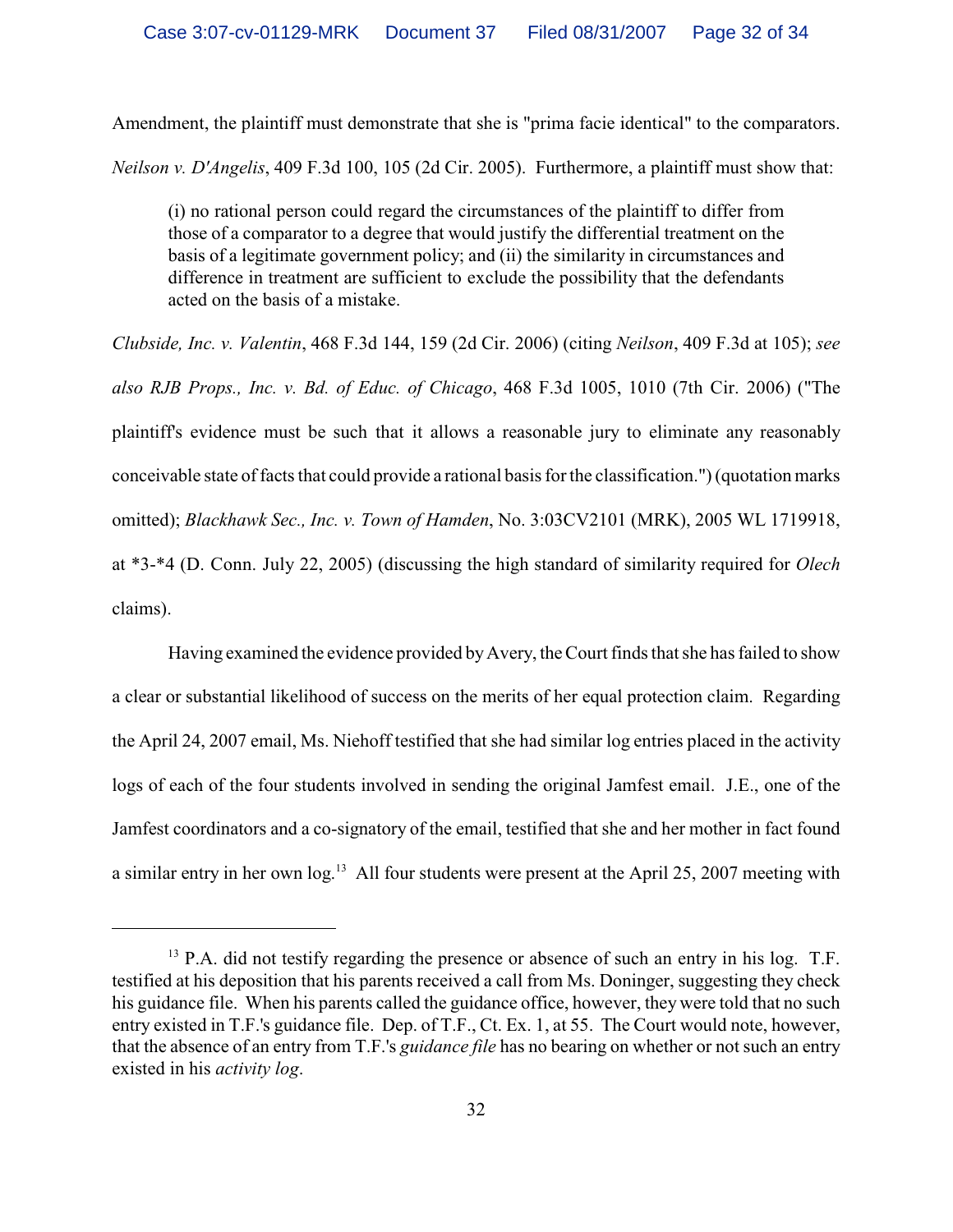Ms. Niehoff and Ms. Schwartz, at which Ms. Niehoff testified she raised the issues of the impropriety of the email and the conduct expected of class officers. Even crediting Avery's account that Ms. Niehoff did not discuss the conduct expected of class officers, all the students present were aware that Ms. Niehoff and Ms. Schwartz were upset about the email and the resulting phone calls and emails from parents and local citizens. Thus, the Court finds that Avery was not the only student scolded for sending the original Jamfest email on April 24, 2007.

Avery also claims that her rights to equal protection were violated when she was punished for her livejournal.com blog entry, while another student who had written on that same website that Ms. Schwartz was a "dirty whore" was not, and when she was "singled out arbitrarily [and] punished" with removal from the running for Senior Class Secretary. With respect to the former, Ms. Niehoff testified that the other student had been dealt with, but that she could not discuss the details, which were private and protected by federal privacy law. *See* Family Educational and Privacy Rights Act, 20 U.S.C. § 1232g. More importantly, however, Avery has failed to identify a single prima facie identical comparator who was not similarly punished. The other students involved in sending the original Jamfest email did not write blog entries including vulgar and arguably inaccurate information; nor did they encourage people to contact the central office "to piss [administrators] off more." Defs.' Ex. C. The student who wrote the additional comment about Ms. Schwartz engaged in equally vulgar and offensive speech, but she was not running for class officer, and so is not in a prima facie identical position to Avery's role as a student leader. In light of all these differences, the Court finds that Averywas not singled out for punishment among the students who disagreed with the administration's decision; rather, she was punished not for her disagreement but for the manner in which she, and she alone, chose to express that disagreement. Thus, Avery has